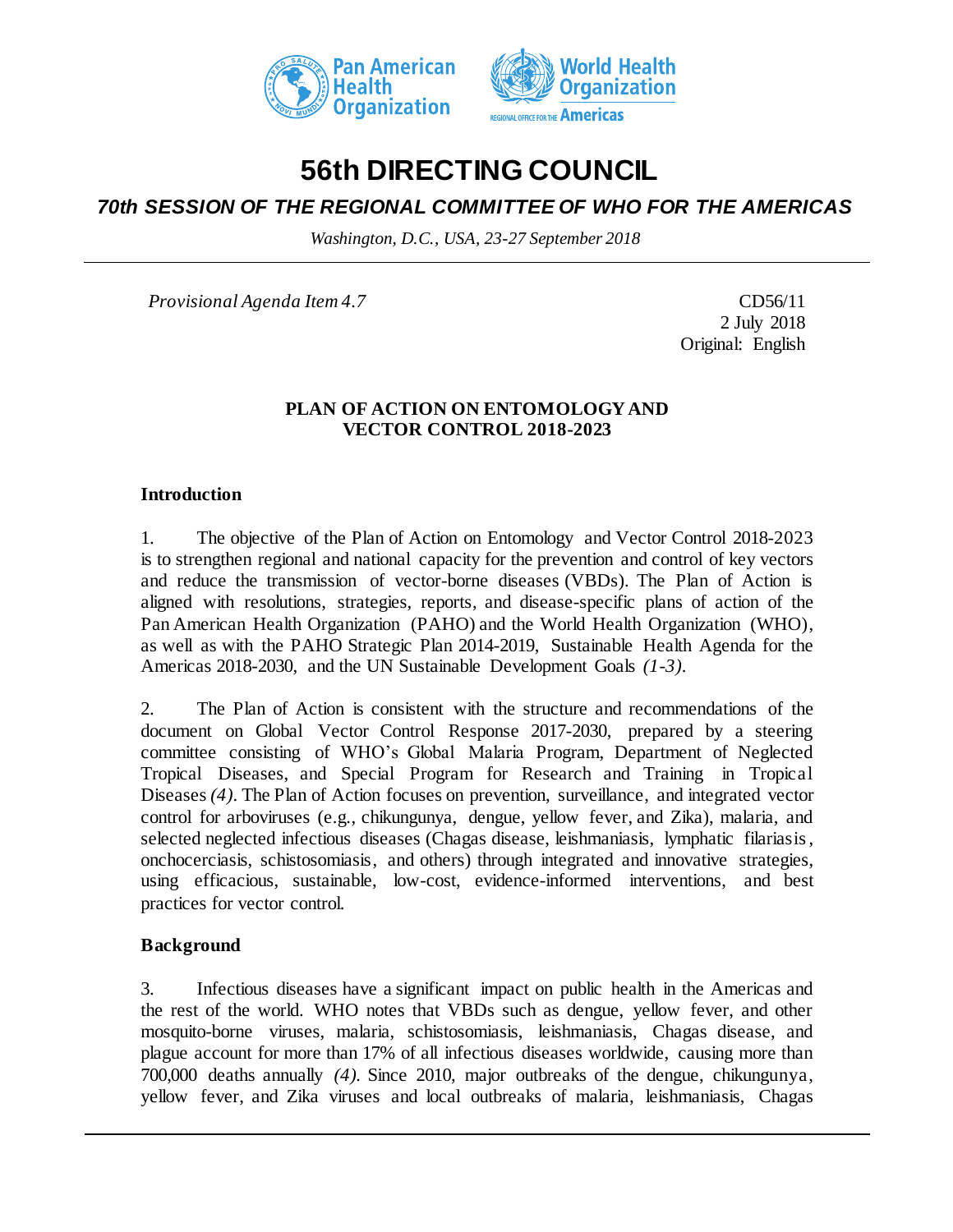disease, leptospirosis, and plague have afflicted populations, claimed lives, and stressed health systems in the Region.

4. In 2008, PAHO adopted Resolution CD48.R8 on Integrated Vector Management (IVM) *(5)*, which provided a comprehensive proposal to respond to VBDs. The resolution was aimed at strengthening country capacity in vector prevention and control based on the latest scientific evidence, cost-effective interventions, and sound environmental management. Additional response efforts included the establishment of the PAHO Technical Advisory Group (TAG) on Public Health Entomology and Vector Control in March 2016, which formulates the PAHO recommendations to address scientific, technical, and operational needs for strengthening public health entomology and integrated vector control for the prevention and control of VBDs in the Americas, including the monitoring and management of insecticide resistance.

5. This Plan of Action consists of proven innovative strategies focused on the application of IVM, enhanced monitoring and evaluation of insecticide resistance and its management, and training and capacity-building to improve entomological practice. The Plan of Action is aligned with the WHO Global Strategic Framework for Integrated Vector Management and its global strategies for dengue control (2012-2020) and malaria control and elimination (2016-2030) *(6-8),* as well as the UN Sustainable Development Goals, the latter of which specifically targets malaria and neglected tropical diseases (including vector-borne diseases) for action by 2030. The Plan of Action is also aligned with PAHO's Integrated Management Strategy for Dengue Prevention and Control in the Region of the Americas *(9),* Plan of Action for the Elimination of Neglected Infectious Diseases and Post-elimination Actions 2016-2022, and Plan of Action for Malaria Elimination 2016-2020, which promote vector prevention and control *(10, 11)*. The Plan of Action also reflects the conclusions and recommendations of the first and second meetings of the PAHO TAG on Public Health Entomology and Vector Control and the vector control components of the PAHO Strategy for Arboviral Disease Prevention and Control *(12-14).*

# **Situation Analysis**

6. VBDs are infectious diseases spread by intermediate organisms, such as bloodsucking insects, ticks, mites, snails, and rodents, that transmit viruses, parasites, and bacteria to humans. These diseases are responsible for a high burden of illness and death, impacting individuals, their families, and their communities, especially in countries and/or geographic regions with documented social, economic, and ecologic risk factors and population living in vulnerable conditions. They contribute to school absenteeism, worsening poverty, high health costs, and overburdened health systems, while reducing overall economic productivity. Malaria and Zika virus congenital and neurological syndromes are serious risks, especially for women of reproductive age, pregnant women, and the fetus/newborn; thus, protecting vulnerable women from mosquito bites must be an important part of vector control efforts.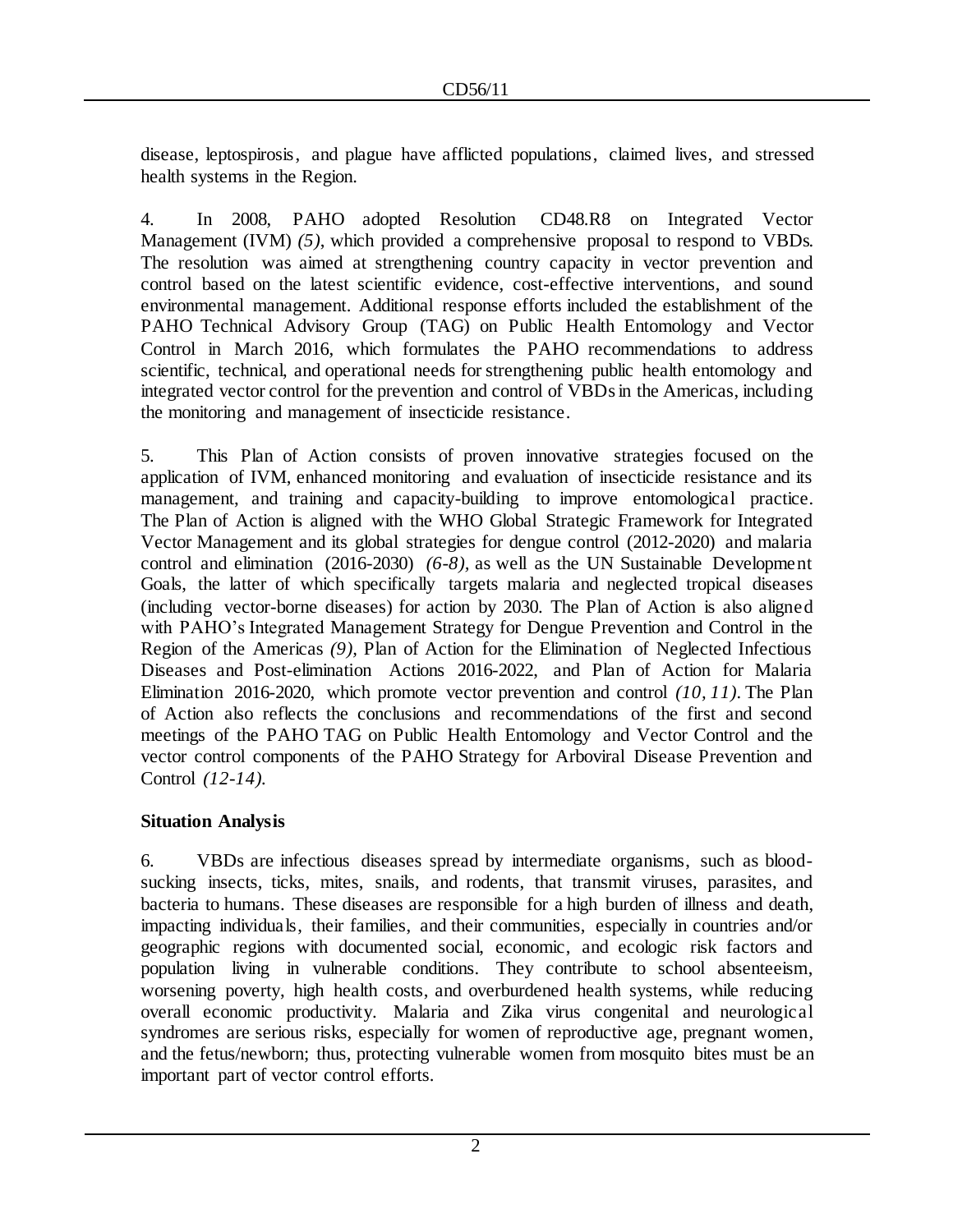7. Eliminating malaria transmission is a current goal in the Americas. PAHO estimates that 145 million people in 21 countries in the Americas are living in at-risk areas for malaria, with *Anopheles darlingi* being the primary vector in the Region *(11)*. Argentina and Paraguay are in the process of obtaining certification of elimination, and Belize, Costa Rica, Ecuador, El Salvador, Mexico, and Suriname are close to eliminating the disease. Coordinated bilateral and international efforts are under way to end transmission of both malaria and lymphatic filariasis (LF) in the Dominican Republic and Haiti. Nevertheless, the expansion of gold mining unaccompanied by environmental management, vector control measures, or malaria prophylaxis and treatment have led to local malaria epidemics in the Guyana Shield, some Central America countries, and Venezuela *(11)*. In 2017, an estimated 680,000 cases of malaria in the Americas were reported to PAHO.

8. In the past 30 years, dengue in the Americas has been characterized by recurrent cycles of epidemics every 3 to 5 years *(15)* and since 2000, dengue cases have been on the rise. In 2017, a total of 483,208 cases of dengue and 253 deaths in the Americas were reported to PAHO. There is evidence of the recent spread of dengue transmission to new geographic areas, such as parts of the southern United States, while the *Aedes aegypti* vector has been found at higher altitudes in some Andean cities and towns. *Aedes albopictus* is another potential dengue vector that is now widespread in the Region.

9. The chikungunya and Zika virus respectively appeared in the Region in 2013-2014 and 2015-2016. PAHO reported that in 2017, there were more than 180,000 chikungunya cases and that the cumulative number of suspected and confirmed Zika cases in the period 2015 to 4 January 2018 was 583,451 and 223,477 respectively, with 20 confirmed deaths and 3,720 confirmed cases of Zika Congenital Syndrome (ZCS) *(16).* Zika and chikungunya infections have been associated with cases of Guillain-Barré syndrome *(17)*. As noted earlier, Zika infection is also a serious risk to pregnant women and their fetuses, highlighting the need for coordination between maternal and child health services and vector control programs.

10. Yellow fever (YF) is a reemerging mosquito-borne disease with epidemic potential. The foundations for its prevention and control are YF vaccination in populations at risk and rapid case detection and treatment. However, the sylvatic outbreaks of YF in Brazil since 2017 underscore the need to strengthen surveillance of zoonotic YF in non-human primates, monitor the virus in the *Haemagogus* and *Sabethes* mosquito species involved in its sylvatic transmission cycle, and suppress *Aedes aegypti* populations in cities at risk through effective vector control methods. Together, these measures can prevent urban transmission.

11. Vector-borne transmission of the parasite that causes Chagas disease remains the primary mechanism for spread of the infection. Close to 6 million people in the Americas, particularly families living in unprotected substandard housing and some indigenous communities, are still chronically affected by this disease. Congenital transmission also remains a big problem. Food and beverages contaminated by Chagas disease vectors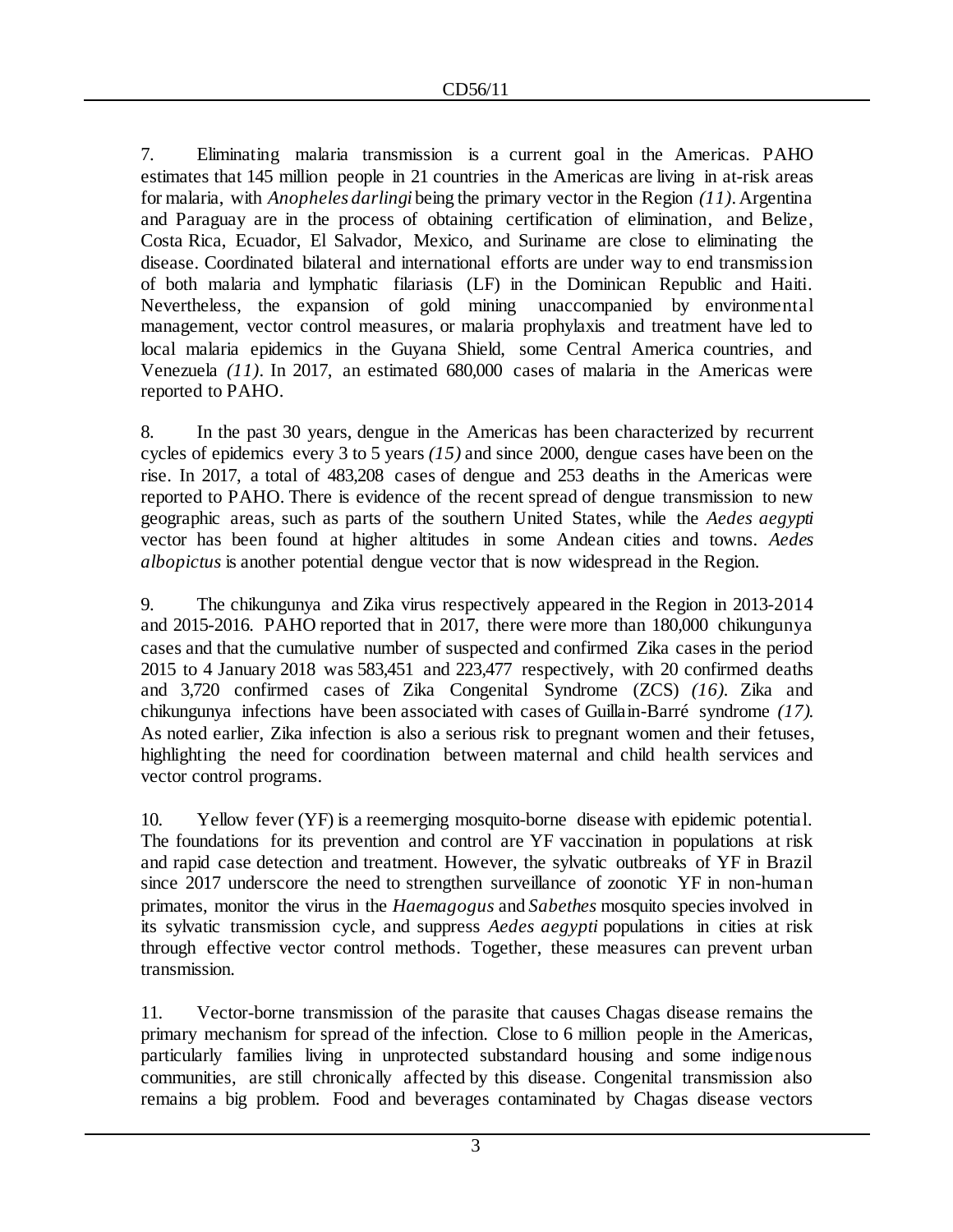continue to cause local outbreaks of acute disease. Another increasing parasitic VBD, leishmaniasis, transmitted by *Lutzomya spp,* is a major health problem in the Americas, with around 60,000 cutaneous and mucocutaneous cases, and 4,000 visceral cases of the disease reported annually *(18).* Leishmaniasis cases are more prevalent in vulnerable rural and peri-urban communities *(18).* Unplanned urbanization and the encroachment of agricultural, lumber, and migrant workers or settlers into forested habitats have been associated with local outbreaks of Chagas disease and leishmaniasis.

12. In the past 30 years, the elimination of three other parasitic VBDs—onchocerciasis, lymphatic filariasis, and schistosomiasis—has advanced in the Region through preventive chemotherapy with antiparasitic medicines and the occasional use of vector control techniques *(19)*. Onchocerciasis is transmitted today only in the indigenous Yanomami area along the Brazil-Venezuela border, while lymphatic filariasis is nearly eliminated in Brazil and limited to a few foci in the Dominican Republic, Guyana, and Haiti. Similar ly, active schistosomiasis transmission is limited to a few foci in Brazil, Suriname, and Venezuela.

13. Since the 1980s, public health entomology and VBD control have received low political priority, little visibility, and insufficient funding, with little investment in human resources. This situation has compromised the Region's ability to respond rapidly and efficiently to the recent chikungunya and Zika epidemics *(20)*. Populations living in conditions of vulnerability, especially those living in peri-urban settlements, rural areas, and many indigenous and Afro-descendant communities, remain underserved in terms of vector prevention and control services and access to any health services. The emergence and spread of arboviruses depends on the presence and abundance of vectors, which in turn is related to various social, economic, and environmental factors and climate change *(15, 21, 22)*. The inability of many health agencies and the responsible government authorities to recognize and monitor the extent of the VBD problem—especially in populations living in vulnerable conditions, the causes behind it, and the need for IVM practices, interprogrammatic and intersectoral action, policies, and investments to tackle it—continue to be major challenges in the Americas.

14. The lack of regional and local capacity in public health entomology and the limited tools available further complicate vector control efforts. To address this, enhanced programmatic capacity, including the development of a regional pool of trained entomologists and technicians, improved infrastructure, and better policies and funding, are a component of this Plan of Action, along with the strengthening of adapted IVM practices.

# **Proposal**

15. For the period 2018-2023, it is important that the countries of the Americas pledge to support this Plan of Action to reduce the burden and threat of VBD through effective, locally adapted, and sustainable vector control and best practices, including IVM. With technical support from the Pan American Sanitary Bureau, the countries will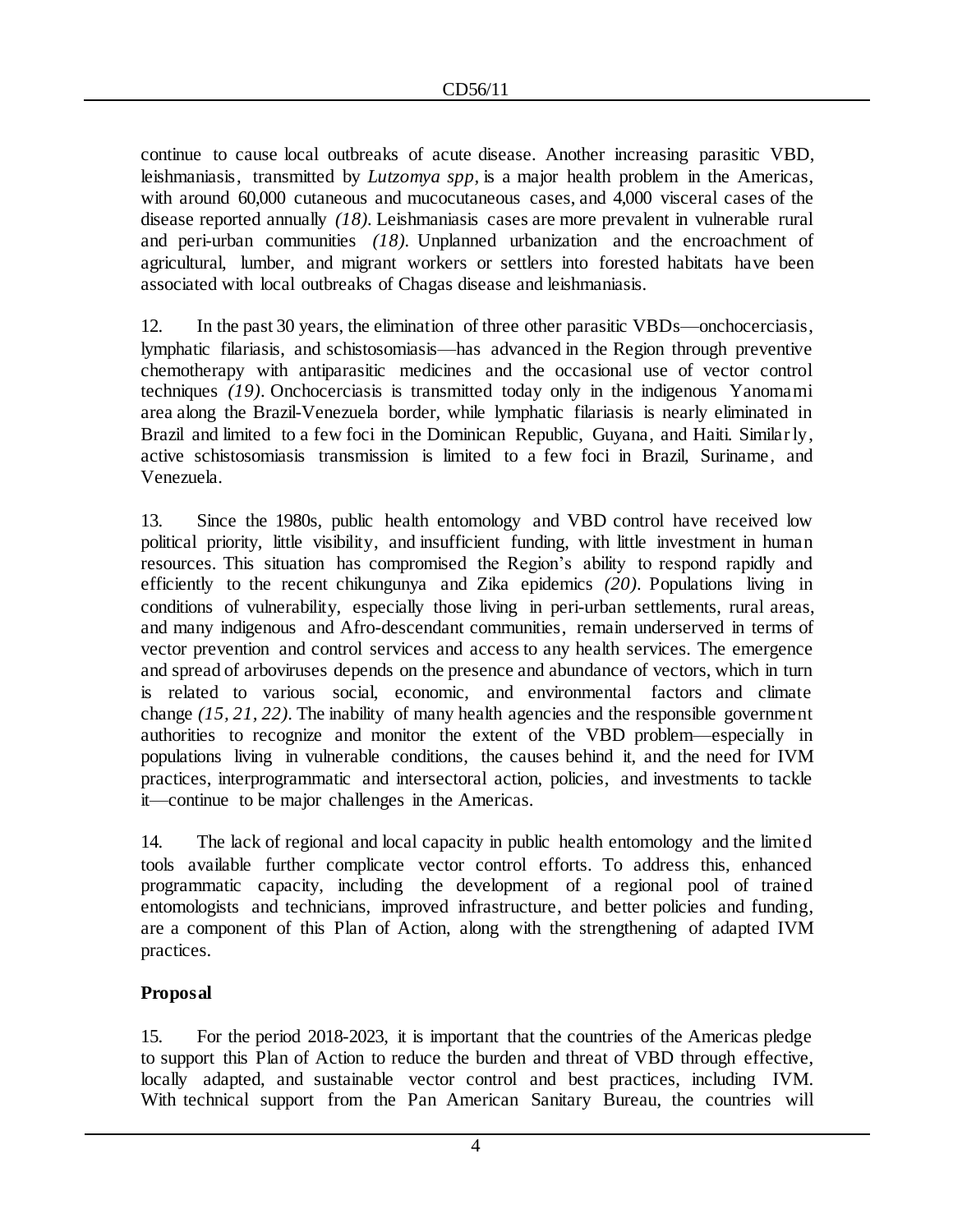implement the following five strategic lines of action, as appropriate to their contexts, needs, vulnerabilities, and priorities.

- I. **Multilevel Integration Dimension.** Strengthen interprogrammatic (e.g., environment, infectious diseases, entomology), intrasectoral (e.g., social security, public health), and intersectoral (e.g., sanitation, health, tourism) action and collaboration in vector prevention and control.
- II. **Government and Community.** Engage and mobilize regional and local governments and communities, including local health services, for sustainable commitments to entomology and vector prevention and control.
- III. **Vector Control Programs and Systems.** Enhance entomological surveillance and vector control monitoring and evaluation, including insecticide resistance monitoring and management.
- IV. **Tools and Interventions.** Test, document, and integrate proven and/or novel tools and approaches (e.g. direct vector control tools, water and sanitation, housing improvements, and urban planning) and scale them up when possible and/or needed.
- V. **Workforce and Training.** Create and expand opportunities for entomologists , entomology technicians, and public health workers to receive regular training, continuing education, and career development.

16. The Plan of Action's activities to support the strategic lines of action are adopted and adapted principally from the goals, milestones, and targets of the Global Vector Control Response 2017-2030 (Table 1 of reference *[4]*) and are aligned with the key PAHO and WHO plans of action and reports discussed above.

# **Plan of Action 2018-2023**

17. The purposes of the Plan of Action are: *a)* to accelerate regional progress toward enhanced prevention and control and, in some cases, the elimination of selected VBDs; *b)* to standardize IVM, tailor it to the Region's needs, and expand it to include the use of new technologies, when feasible; *c)* to improve insecticide resistance monitoring and management; and *d*) to strengthen human resource capacity in public health entomology through more and greater opportunities for entomology education and training.

18. The Plan of Action and its five strategic lines of action have a corresponding set of eight objectives (and 11 indicators).

19. For each indicator, the specific countries to be included in the baseline and targets will be listed in a technical note (prepared separately, and available upon request).

20. Building upon the strategic documents previously mentioned, regional consultations, and country experience with technical cooperation in entomology and IVM,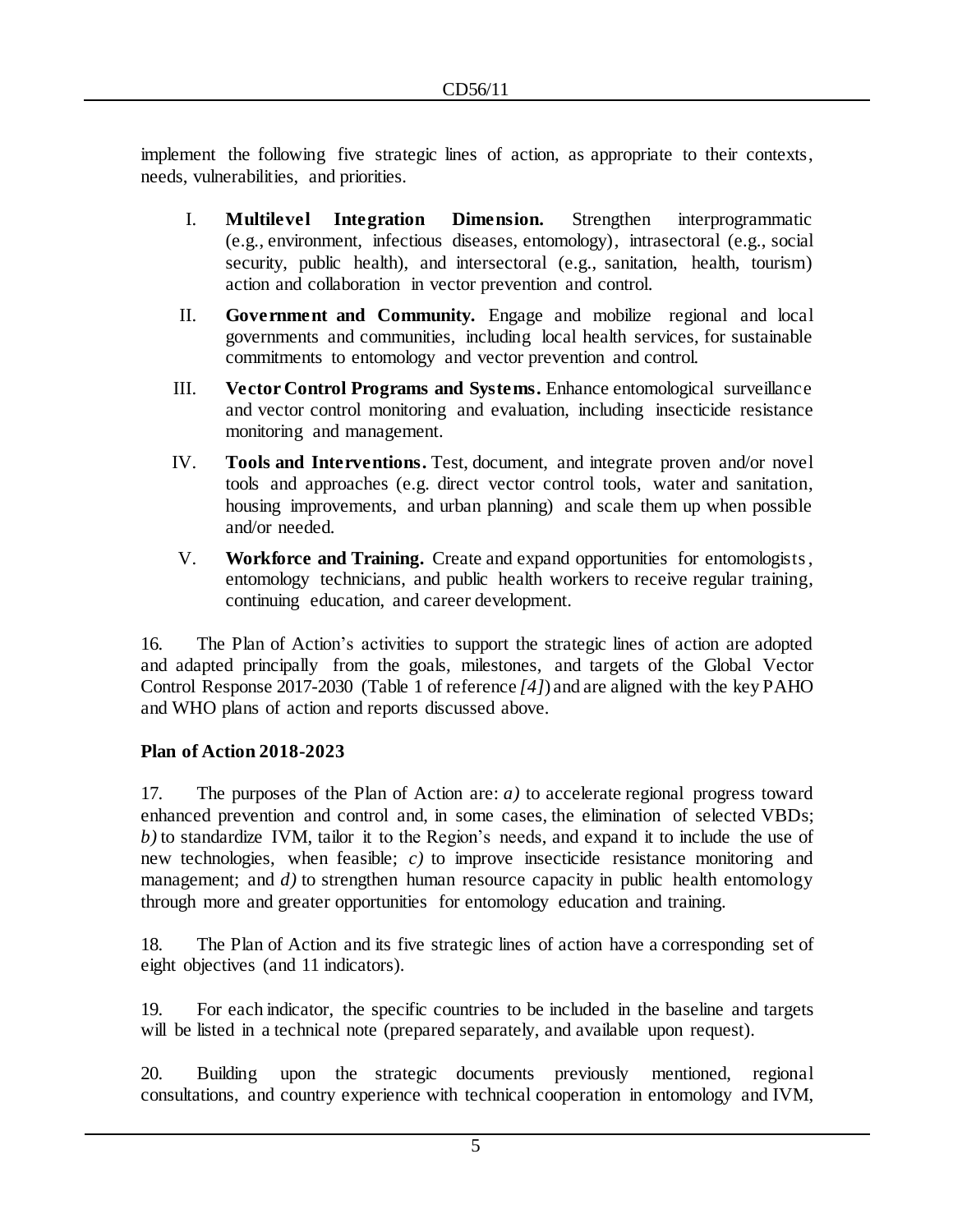the Region has thus outlined the strategic lines of action as key components of the Plan of Action on Entomology and Vector Control 2018-2023*.* 

# **Strategic Lines of Action**

### *Strategic line of action 1. Multilevel Integration Dimension – Strengthen interprogrammatic, intrasectoral, and intersectoral action and collaboration in vector prevention and control.*

21. Countries and territories are encouraged to establish a functional and sustainable interministerial task force for multisectoral engagement in vector control (including vector control during emergencies and/or outbreaks) that should meet yearly. The task forces should engage the multiple sectors (health, social security, environment, water and sanitation and other infrastructure, agriculture and forestry, transportation, tourism, finance, etc.) needed to discuss, decide, and recommend the implementation of a successful and sustainable vector control work plan, ideally based on IVM. The task force is expected to develop a national vector control work plan. In the case that there already is a work plan, it will be reviewed and updated annually. For integrated decision-making, the ministry of health vector control program should use data and information from national water, sanitation, and housing programs and other sources. This will allow for proper allocation of available resources from the various sectors involved in the support of vector control activities.

| <b>Objective</b>                                                                                                                     | <b>Indicator</b>                                                                                                                                                                                                                                                                                                                                           | <b>Baseline</b><br>(2017) | <b>Target</b><br>(2020) | <b>Target</b><br>(2023) |
|--------------------------------------------------------------------------------------------------------------------------------------|------------------------------------------------------------------------------------------------------------------------------------------------------------------------------------------------------------------------------------------------------------------------------------------------------------------------------------------------------------|---------------------------|-------------------------|-------------------------|
| <b>1.1</b> Inter-ministerial<br>task force for<br>multisectoral<br>engagement in<br>vector control<br>established and<br>functioning | <b>1.1.1</b> Number of countries and<br>territories that have established a<br>task force for multisectoral<br>engagement in vector control<br>(including vector control during)<br>emergencies/outbreaks) that has<br>convened in the past 12 months and<br>developed a national vector control<br>work plan                                              | 3                         | 10                      | 20                      |
| 1.2 Vector control<br>programs using data<br>and information<br>from multiple<br>sources for<br>integrated decision-<br>making       | <b>1.2.1</b> Number of countries and<br>territories with vector control<br>programs using data and<br>information (e.g., temperature,<br>rainfall, climate, environment,<br>potable water, sanitation and waste<br>management, infrastructure and<br>housing) from various sources for<br>integrated decision-making within<br>the vector control programs | 3                         | 10                      | 20                      |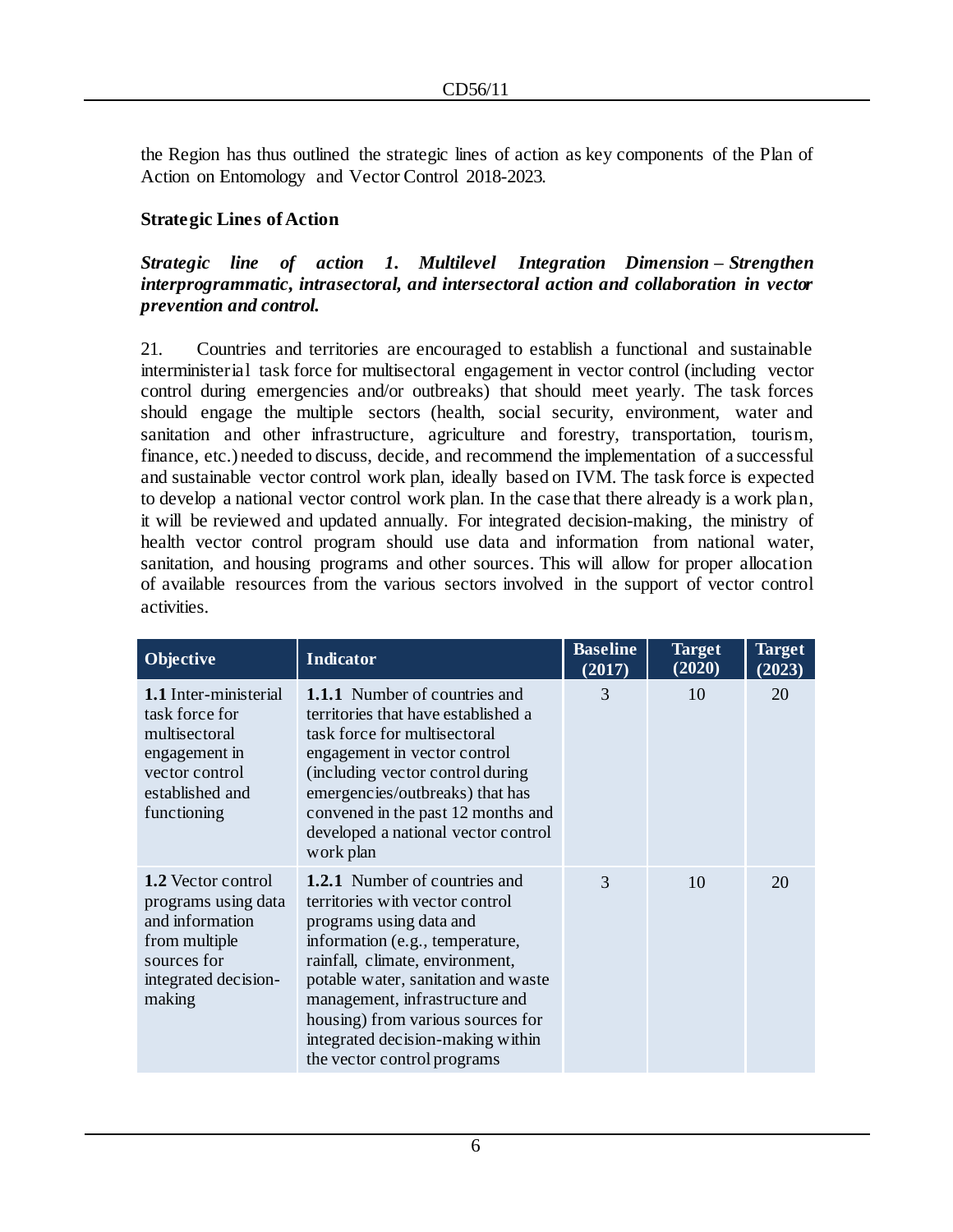# *Strategic line of action 2. Government and Community – Engage and mobilize regional and local governments and communities, including local health services, for sustainable commitments to entomology and vector prevention and control.*

22. People's exposure to vectors and the diseases they transmit occurs at the local level and is often related to age group, gender, ethnicity, occupation, and inequalities, among others. In combatting both urban and rural VBDs, each local community is usually dependent upon resources and timely protective action by regional or municipal authorities, not solely action at the national level. With the recognition that national-level agencies cannot sustain successful vector control interventions and environmental management by themselves, national health and vector control authorities now consider it critical to plan for direct engagement and partnering with regional and local authorities, local health agencies or offices, and local community organizations. Thus, this line of action encourages national health authorities to develop plans or agreements for effective community engagement and mobilization in vector control at the national, regional, and local level that include a communications component and budget for implementation. Community organization should pay attention to social dynamics for the involvement of all affected populations, in particular women, ethnic communities, and volunteers.

| <b>Objective</b>                                                                                                                                                                                          | Indicator                                                                                                                                                                                                                                                                                                                                                           | <b>Baseline</b><br>(2017) | <b>Target</b><br>(2020) | <b>Target</b><br>(2023) |
|-----------------------------------------------------------------------------------------------------------------------------------------------------------------------------------------------------------|---------------------------------------------------------------------------------------------------------------------------------------------------------------------------------------------------------------------------------------------------------------------------------------------------------------------------------------------------------------------|---------------------------|-------------------------|-------------------------|
| 2.1 Engage and<br>mobilize regional<br>and local<br>government and<br>communities,<br>including local<br>health services, to<br>increase sustainable<br>commitments to<br>and action in vector<br>control | <b>2.1.1</b> Number of countries and<br>territories in which national or<br>territorial health authorities have<br>developed plans or agreements for<br>effective community participation,<br>engagement, and mobilization at<br>the national, regional, and local<br>level (including local health)<br>services) with sustainable<br>commitments in vector control | 3                         | 10                      | 15                      |
|                                                                                                                                                                                                           |                                                                                                                                                                                                                                                                                                                                                                     |                           |                         |                         |

# *Strategic line of action 3. Vector Control Programs and Systems – Enhance entomological surveillance and vector control monitoring and evaluation, including insecticide resistance monitoring and management.*

23. The recent establishment and rapid spread of chikungunya and Zika viruses highlight the inadequacy of the Region's health surveillance systems to recognize and address new epidemic diseases. Moreover, the heavy health and economic burdens created by these diseases and other VBDs have led countries and territories to recognize the need to strengthen and integrate information systems to guide vector control activities. As part of the efforts to strengthen health information, the plan of action calls for each country and territory to conduct a national vector control needs assessment and to establish and maintain a national entomology database. PAHO/WHO guidelines are available both for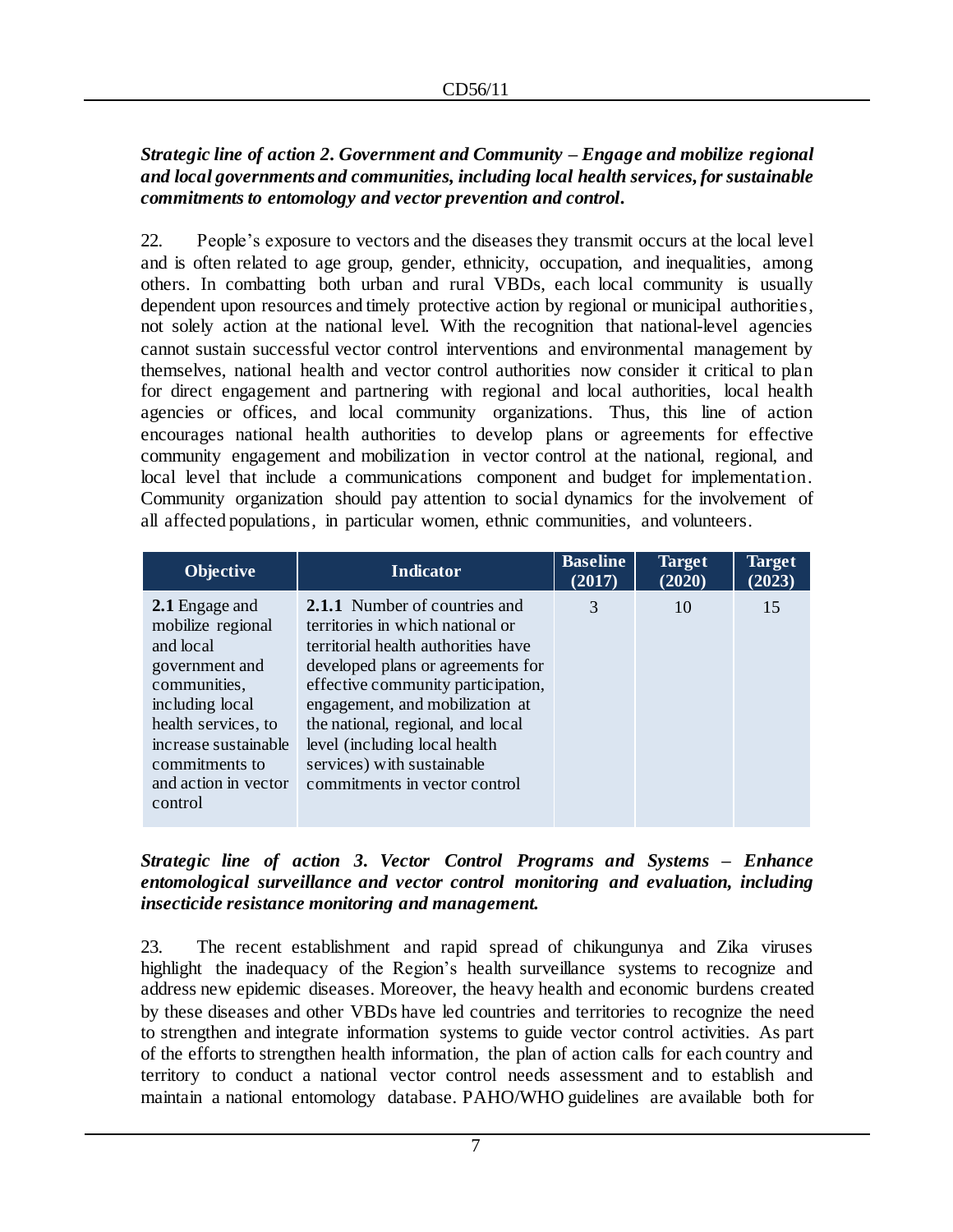assessing entomological surveillance capacity, including integration of entomological surveillance systems with health information systems, and for monitoring and managing resistance to insecticides used in public health.

| Objective                                                                                                                                                          | <b>Indicator</b>                                                                                                                                                                                                                                                                                                                                     | <b>Baseline</b><br>(2017) | <b>Target</b><br>(2020) | <b>Target</b><br>(2023) |
|--------------------------------------------------------------------------------------------------------------------------------------------------------------------|------------------------------------------------------------------------------------------------------------------------------------------------------------------------------------------------------------------------------------------------------------------------------------------------------------------------------------------------------|---------------------------|-------------------------|-------------------------|
| 3.1 Entomological<br>surveillance<br>systems<br>established or<br>strengthened and<br>integrated with<br>health information<br>to guide vector<br>control programs | <b>3.1.1</b> Number of countries and<br>territories that have established or<br>strengthened their entomological<br>surveillance system and database in<br>accordance with PAHO/WHO<br>guidelines and/or recommendations                                                                                                                             | $\overline{2}$            | 15                      | 22                      |
| and activities                                                                                                                                                     | 3.1.2 Number of countries and<br>territories that have established or<br>strengthened a system for the<br>monitoring and management of<br>vector resistance to insecticides used<br>in public health, in accordance with<br>PAHO/WHO guidelines and/or<br>recommendations                                                                            | 3                         | 10                      | 22                      |
| <b>3.2</b> Vector control<br>needs assessment<br>conducted and/or<br>updated                                                                                       | <b>3.2.1</b> Number of countries and<br>territories that have completed or<br>updated their existing vector control<br>needs assessment (workforce,<br>entomology, and vector control<br>capacity and structure) through a<br>consultative process within the past<br>24 months, in accordance with<br>PAHO/WHO guidelines and/or<br>recommendations | 5                         | 15                      | 35                      |

### *Strategic line of action 4. Tools and Interventions – Test, document, and integrate proven and/or novel tools and approaches, and scale them up when possible or needed.*

24. Particularly in the face of VBD epidemics and the spread of some endemic VBDs in the Region, countries and territories have recognized the critical importance of using proven vector control tools in more efficient and sustainable ways. Furthermore, the countries and territories of the Region have seen the need to try novel tools and approaches to prevent, control, and eliminate VBD transmission and geographic spread. Use of the proven tools available today needs to be scaled up, when feasible (in geographic areas covered, frequency or type of use, and/or number of vector species targeted), and integrated to tackle multiple VBDs at once, where epidemiologically viable. Novel tools, new insecticides or growth regulators (among other measures), and personal protective devices should be carefully evaluated in pilot studies, using standard methodologies and in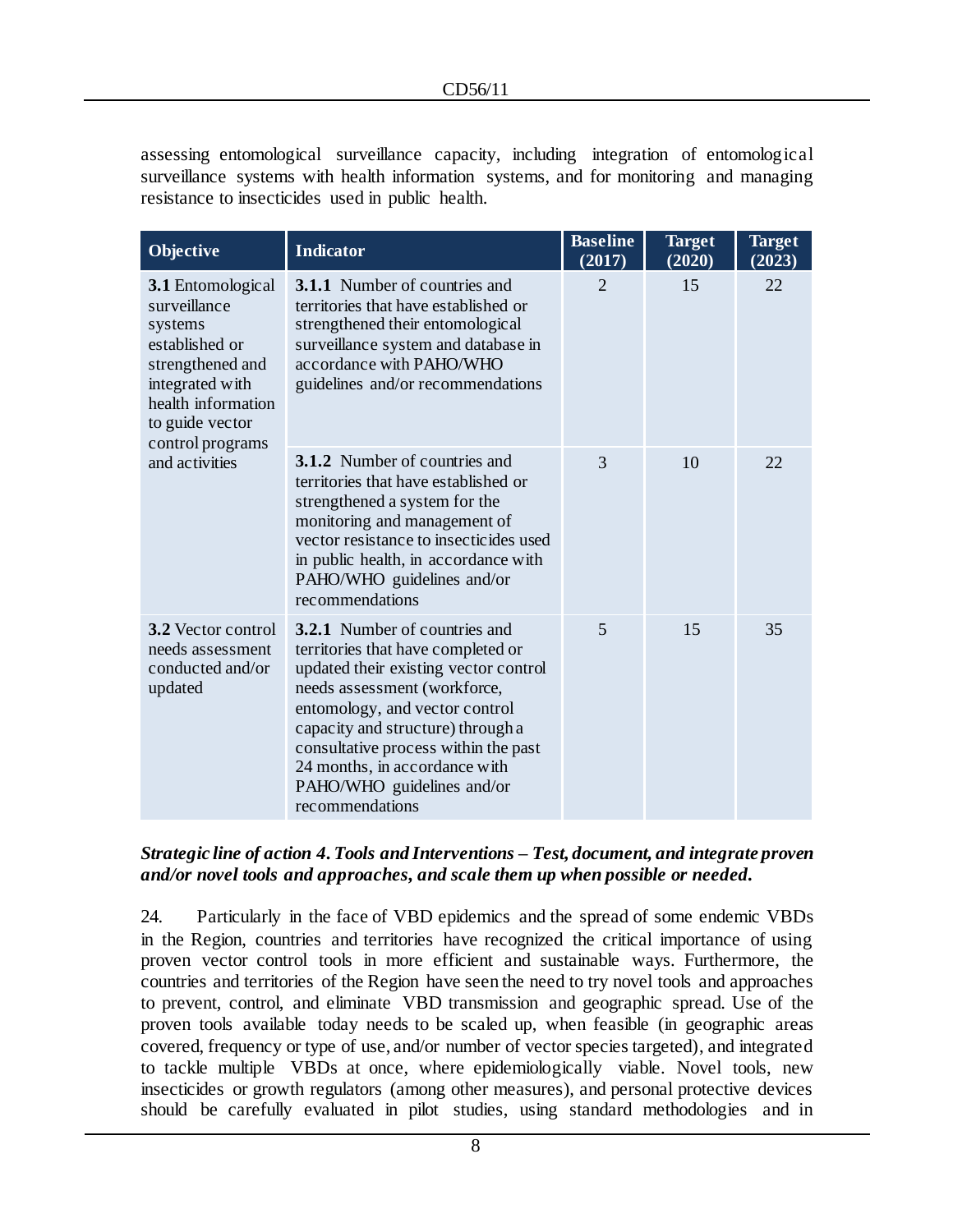accordance with PAHO/WHO guidelines. These should be independently evaluated prior to their inclusion in the arsenal of prevention and control tools for IVM.

25. The efficiency and sustainability of vector control programs can be increased through the selective integration of certain vector control activities, as encouraged through this strategic line of action *(23)*. Furthermore, for prevention and better control of urban VBDs, such as those transmitted by *Aedes aegypti* and *Culex quinquefasciatus* (which transmits LF), it is important for ministries of health to engage with urban planning authorities to reduce the habitats necessary for vector survival and to reduce human-vector contact through such actions as improved urban housing and drainage, a protected drinking water supply, and functional sanitation systems (including sewerage and solid waste management).

| Objective                                                                                                                                                                                             | <b>Indicator</b>                                                                                                                                                                                                                                                                                                         | <b>Baseline</b><br>(2017) | <b>Target</b><br>(2020) | Target<br>(2023) |
|-------------------------------------------------------------------------------------------------------------------------------------------------------------------------------------------------------|--------------------------------------------------------------------------------------------------------------------------------------------------------------------------------------------------------------------------------------------------------------------------------------------------------------------------|---------------------------|-------------------------|------------------|
| 4.1. Ministries of<br>health have tested and<br>documented selected<br>novel vector control<br>tools, as                                                                                              | 4.1.1 Number of ministries of<br>health that have tested and<br>documented vector control tools<br>or measures to improve control<br>of priority VBD                                                                                                                                                                     |                           | 10                      | 15               |
| recommended by<br>PAHO/WHO, in<br>operations or pilot<br>studies                                                                                                                                      | 4.1.2 Number of novel tools for<br>vector control scaled up using<br>standard methodologies, and<br>independent evaluation initiated<br>in selected countries and<br>territories                                                                                                                                         | 3                         | 5                       | 8                |
| 4.2 Countries and<br>territories have scaled<br>up and/or integrated<br>water and sanitation<br>improvements,<br>housing<br>improvements, and/or<br>urban planning in<br>vector control<br>operations | 4.2.1 Number of countries and<br>territories that have national or<br>territorial plans or programs for<br>water and sanitation<br>improvement, housing<br>improvement, and/or urban<br>planning that include<br>entomological risk as a factor for<br>prioritizing actions and<br>conducting assessments and<br>studies | $\mathbf{1}$              | $\overline{4}$          | 8                |

### *Strategic line of action 5. Workforce and Training – Create and expand opportunities for entomologists, entomology technicians, and public health workers to receive regular training, continuing education, and career development.*

26. The lack of regional and local capacity in public health entomology is revealed by the shortage of trained public health entomologists and vector biologists in most of the Region. This is reflected by the lack of sufficient knowledge about safe and successful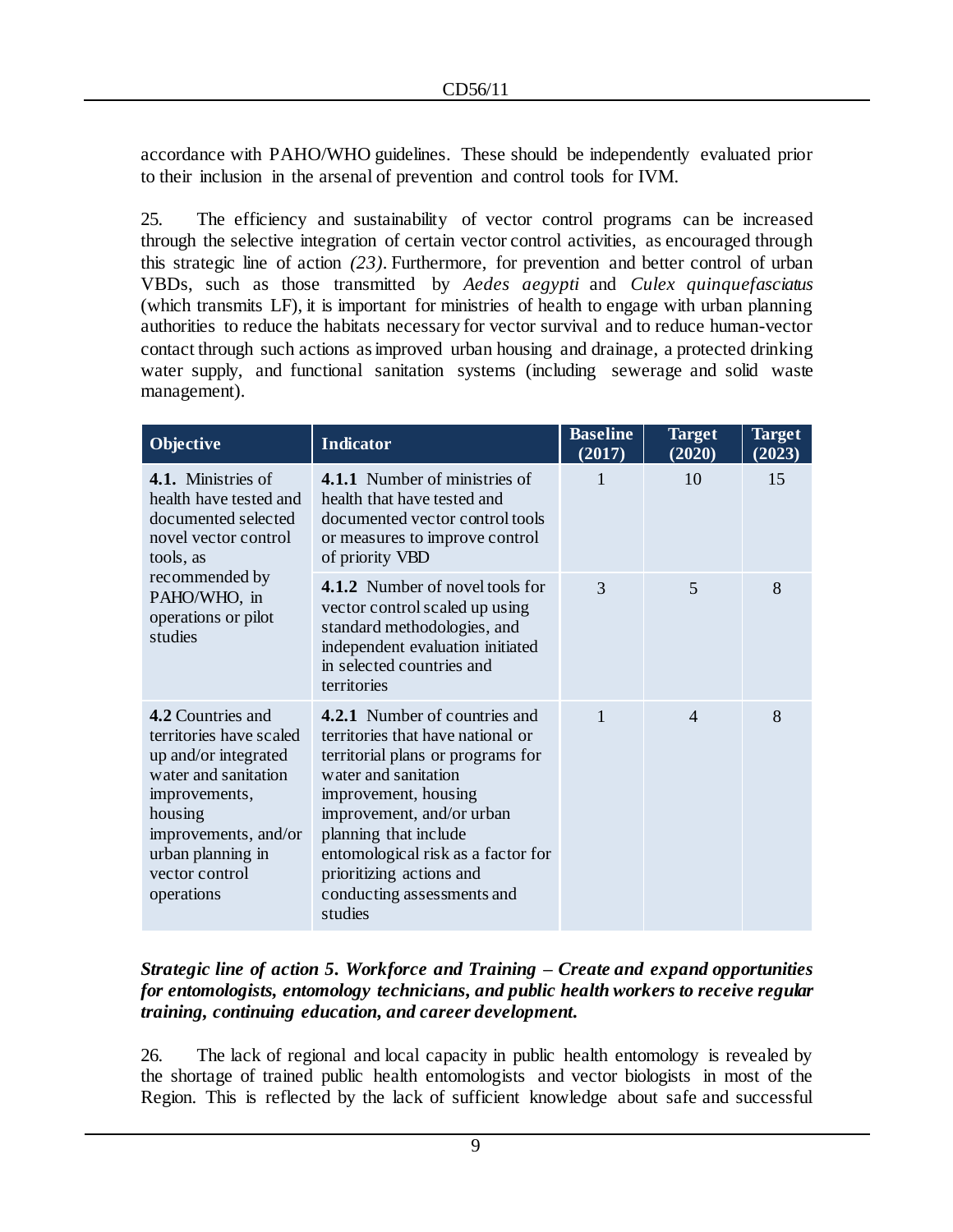vector prevention and control interventions and programs. Many countries need to build an adequate national public health entomology workforce and retain its members in the ministry of health to meet identified entomology and vector control needs. This strategic line of action aligns the Plan with the priority lines of the PAHO Strategy on Human Resources for Access to Health and Universal Health Coverage *(24)*. In order to meet the targets set here, national and/or regional institutions or networks must establish and support training (including in IVM) and education for both public health entomologists and vector control operations personnel at all levels, but prioritizing local levels of government through career-long training and educational opportunities (degree/diploma/certificate).

| <b>Indicator</b><br>Objective                                                                                                                                                                 |                                                                                                                                                                                                                                                                                       | <b>Baseline</b><br>(2017) | <b>Target</b><br>(2020) | <b>Target</b><br>(2023) |
|-----------------------------------------------------------------------------------------------------------------------------------------------------------------------------------------------|---------------------------------------------------------------------------------------------------------------------------------------------------------------------------------------------------------------------------------------------------------------------------------------|---------------------------|-------------------------|-------------------------|
| <b>5.1</b> National public<br>health entomology<br>workforce<br>strengthened and<br>maintained to meet<br>identified needs; and<br>national and/or<br>regional institutions<br>or networks to | <b>5.1.1</b> Number of countries and<br>territories with staff from<br>national health authorities and/or<br>their supporting institutions<br>trained in entomology, vector<br>control, and IVM, in alignment<br>with the national vector control<br>needs assessment                 | 9                         | 20                      | 35                      |
| support training and<br>education in<br>entomology and<br>vector control<br>established and<br>functioning                                                                                    | <b>5.1.2</b> Number of countries and<br>territories that have used a<br>national or regional institution or<br>network to conduct a training or<br>education program<br>(degree/diploma/certificate) that<br>included entomology, vector<br>control, and IVM in the past 24<br>months | $\mathcal{R}$             | 12                      | 35                      |

# **Monitoring and Evaluation**

27. Monitoring and evaluation of this Plan of Action will be based on the measurement of indicators, accompanied by a technical note (available separately, upon request) explaining how each indicator will be measured.

28. The Plan of Action will contribute to both Outcome (OCM) 1.3 ("Increased country capacity to develop and implement comprehensive plans, programs, or strategies for the surveillance, prevention, control, and/or elimination of malaria and other vector-borne diseases") and OCM 1.4 ("Increased country capacity to develop and implement comprehensive plans, programs, or strategies for the surveillance, prevention, control, and/or elimination of neglected, tropical, and zoonotic diseases") of the PAHO Strategic Plan 2014-2019.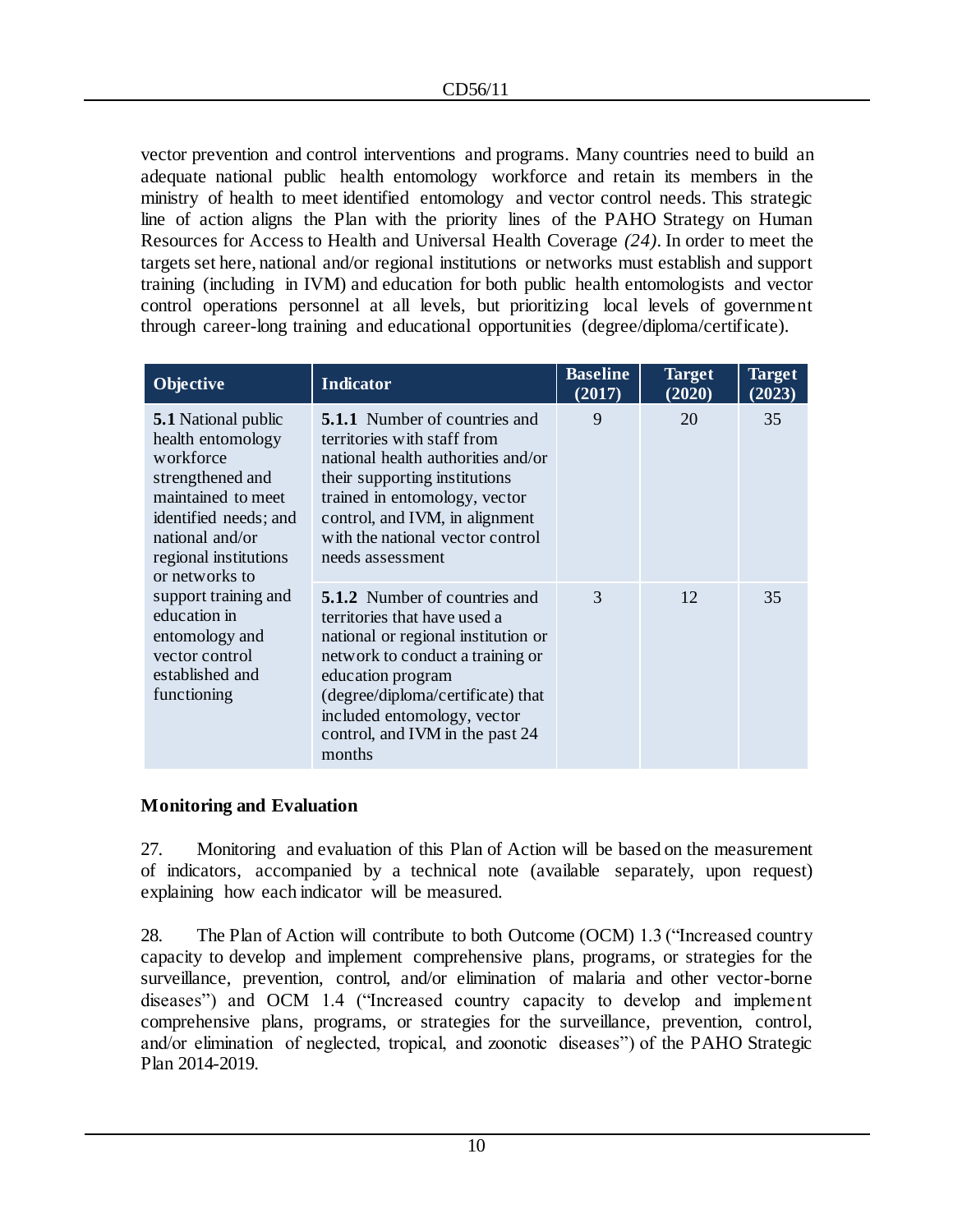- 29. This Plan of Action will also contribute to:
- a) the achievement of impact goals 6 (Reduce mortality due to communicable diseases) and 8 (Eliminate priority communicable diseases in the Region) as defined in the PAHO Strategic Plan 2014-2019; and
- b) the achievement of goal 10 (Reduce the burden of communicable diseases and eliminate neglected diseases); specifically, target 10.10 (Control the transmission of dengue, chikungunya, Zika, and yellow fever with an integrated and intersectoral approach) of the Sustainable Health Agenda for the Americas 2018-2030 *(2)*.

30. Information for the indicators of the five strategic lines of action will require the Member States' commitment to providing that information. A midterm report will be prepared for the PAHO Governing Bodies in 2021 and a final report in 2024.

### **Financial Implications**

31. The total estimated cost calculated for the Pan American Sanitary Bureau to implement the plan of action throughout its lifecycle from 2018 to 2023, including expenses for staff and activities, is US\$ 6,305,000.<sup>1</sup> The financing of country initiatives shall be covered by the Member States themselves. See Annex B for more detailed information regarding the financial implications of the Plan of Action.

# **Action by the Directing Council**

32. The Directing Council is invited to review the Plan of Action and information provided in this document, offer any recommendations it deems pertinent, and consider adopting the proposed resolution (presented in Annex A).

Annexes

l

# **References**

1. Pan American Health Organization. Strategic Plan of the Pan American Health Organization 2014-2019 [Internet]. 29th Pan American Sanitary Conference, 69th Session of the Regional Committee of WHO for the Americas; 2017 Sep 25-29; Washington, DC. Washington, DC: PAHO; 2017 (Official Document 345) [cited 2018 Jan 5]. Available from: [https://www.paho.org/hq/index.php?option=com\\_docman&task=doc\\_download&gi](https://www.paho.org/hq/index.php?option=com_docman&task=doc_download&gid=41493&Itemid=270&lang=en) [d=41493&Itemid=270&lang=en](https://www.paho.org/hq/index.php?option=com_docman&task=doc_download&gid=41493&Itemid=270&lang=en)

<sup>&</sup>lt;sup>1</sup> Unless otherwise indicated, all monetary figures in this document are expressed in United States dollars.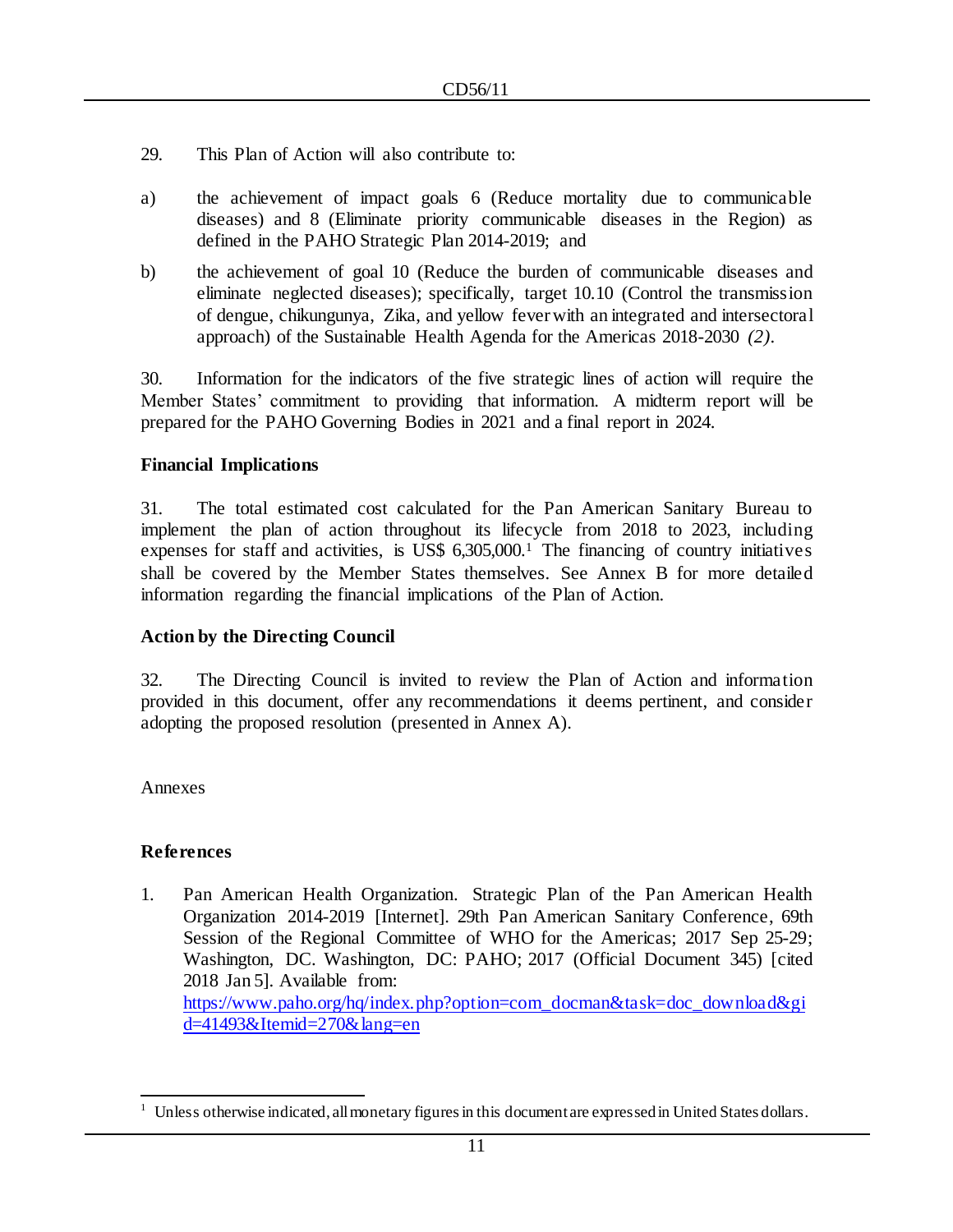- 2. Pan American Health Organization. Sustainable Health Agenda for the Americas 2018-2030: a call to action for health and well-being in the Region [Internet]. 29th Pan American Sanitary Conference, 69th Session of the Regional Committee of WHO for the Americas; 2017 Sep 25-29; Washington, DC. Washington, DC: PAHO; 2017 (Document CSP29/6, Rev.3) [cited 2018 Jan 8]. Available from: [http://www.paho.org/hq/index.php?option=com\\_docman&task=doc\\_download&gid](http://www.paho.org/hq/index.php?option=com_docman&task=doc_download&gid=41946&Itemid=270&lang=en)  $=41946\&$ Itemid $=270\&$ lang $=$ en
- 3. United Nations. Transforming our world: the 2030 Agenda for Sustainable Development [Internet]. General Assembly, Seventieth Session of the General Assembly of the United Nations; 2015 Sep 11-18; New York, NY. New York: UN; 2015 (Resolution A/RES/70/1) [cited 2018 May 3]. Available from: [http://www.un.org/en/ga/search/view\\_doc.asp?symbol=A/RES/70/1](http://www.un.org/en/ga/search/view_doc.asp?symbol=A/RES/70/1)
- 4. World Health Organization. Global Vector Control Response. Geneva: WHO; 2017. Available from: [http://www.who.int/vector-control/publications/global-control](http://www.who.int/vector-control/publications/global-control-response/en/)[response/en/](http://www.who.int/vector-control/publications/global-control-response/en/)
- 5. Pan American Health Organization. Pan American Health Organization. Integrated Vector Management: A Comprehensive Response to Vector-borne Diseases [Internet]. 48th Directing Council of PAHO, 60th Session of the Regional Committee of WHO for the Americas; 2008 Sep 29-Oct 3; Washington, DC. Washington, DC: PAHO; 2008 (Resolution CD48.R8). [cited 2018 Jan 5] Available from: <https://www.paho.org/english/gov/cd/cd48.r8-e.pdf?ua=1>
- 6. World Health Organization. Global Strategic Framework for Integrated Vector Management. Geneva: WHO; 2004. Available from: [http://www.who.int/malaria/publications/atoz/who\\_cds\\_cpe\\_pvc\\_2004\\_10/e](http://www.who.int/malaria/publications/atoz/who_cds_cpe_pvc_2004_10/en/) n/
- 7. World Health Organization. Global Dengue Control Strategy 2012-2020. Geneva: WHO; 2011. Available from: <http://www.who.int/denguecontrol/9789241504034/en/>
- 8. World Health Organization. Global Technical Strategy for Malaria 2016-2030. Geneva: WHO; 2015. Available from: [http://www.who.int/malaria/areas/global\\_technical\\_strategy/en/](http://www.who.int/malaria/areas/global_technical_strategy/en/)
- 9. Pan American Health Organization. Integrated Strategy for Dengue Prevention and Control in the Region of the Americas (EGI-dengue). Washington, DC: PAHO; 2015. Available from: [http://www.paho.org/hq/index.php?option=com\\_content&view=article&id=4501%](http://www.paho.org/hq/index.php?option=com_content&view=article&id=4501%3A2010-dengue-estrategia-gestion-integrada-prevencion-control-dengue&catid=901%3Adengue-content&Itemid=41038&lang=en) [3A2010-dengue-estrategia-gestion-integrada-prevencion-control](http://www.paho.org/hq/index.php?option=com_content&view=article&id=4501%3A2010-dengue-estrategia-gestion-integrada-prevencion-control-dengue&catid=901%3Adengue-content&Itemid=41038&lang=en)[dengue&catid=901%3Adengue-content&Itemid=41038&lang=en](http://www.paho.org/hq/index.php?option=com_content&view=article&id=4501%3A2010-dengue-estrategia-gestion-integrada-prevencion-control-dengue&catid=901%3Adengue-content&Itemid=41038&lang=en)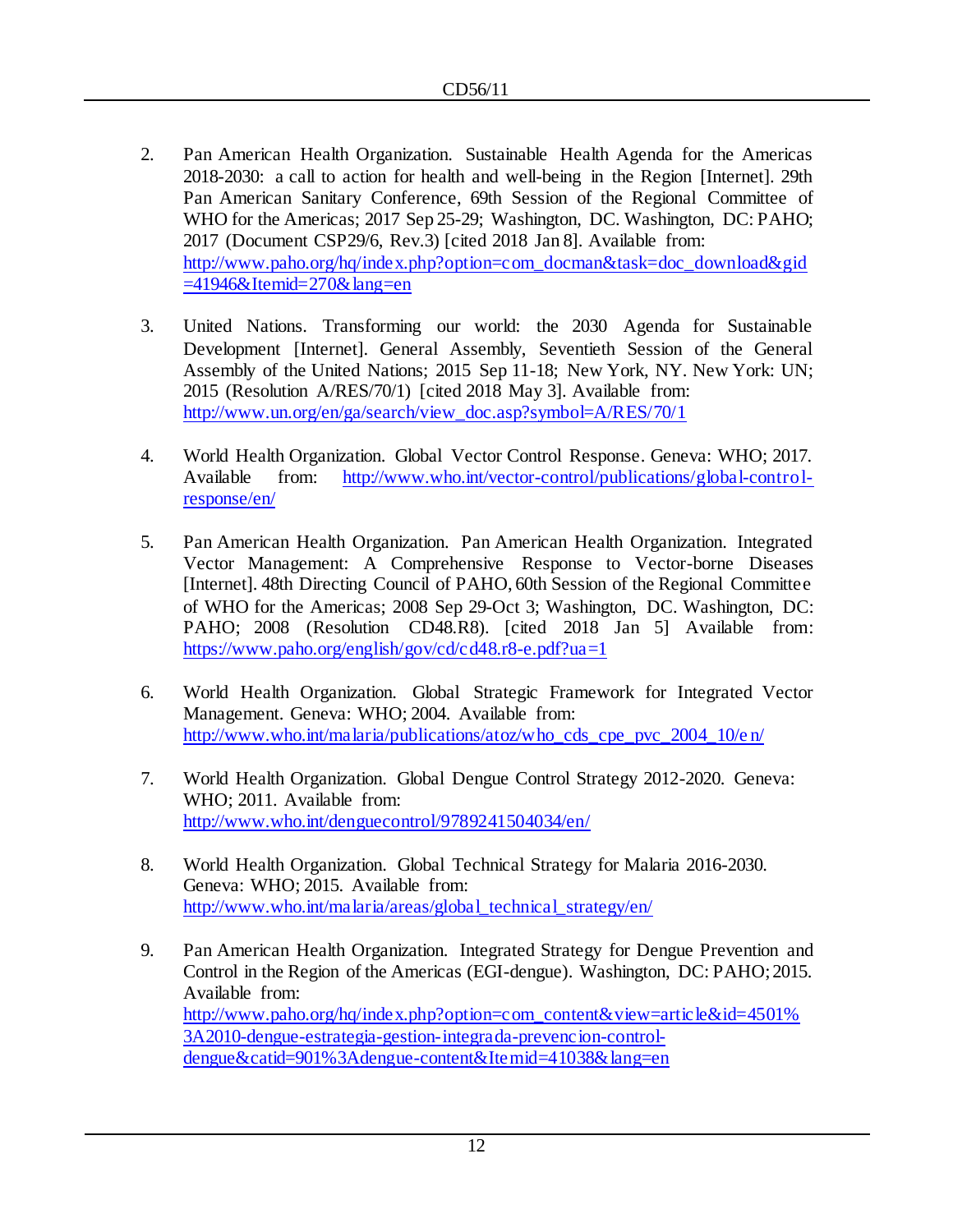- 10. Pan American Health Organization. Plan of Action for the Elimination of Neglected Infectious Diseases and Post-elimination Actions 2016-2022. [Internet]. 55th Directing Council of PAHO, 68th Session of the Regional Committee of WHO for the Americas; 2016 Sep 26-30; Washington, DC. Washington, DC: PAHO; 2016 (Document CD55/15) [cited 2018 Jan 8]. Available from: <http://iris.paho.org/xmlui/handle/123456789/31434>
- 11. Pan American Health Organization. Plan of Action for Malaria Elimination 2016-2020 [Internet]. 55th Directing Council of PAHO, 68th Session of the Regional Committee of WHO for the Americas; 2016 Sep 26-30; Washington, DC. Washington, DC: PAHO; 2016 (Document CD55/13) [cited 2018 Jan 8]. Available from: [http://www.paho.org/hq/index.php?option=com\\_content&view=article&id=12543](http://www.paho.org/hq/index.php?option=com_content&view=article&id=12543%3Ahealth-ministers-adopt-plan-malaria-elimination-americas&Itemid=1926&lang=en) [%3Ahealth-ministers-adopt-plan-malaria-elimination](http://www.paho.org/hq/index.php?option=com_content&view=article&id=12543%3Ahealth-ministers-adopt-plan-malaria-elimination-americas&Itemid=1926&lang=en)[americas&Itemid=1926&lang=en](http://www.paho.org/hq/index.php?option=com_content&view=article&id=12543%3Ahealth-ministers-adopt-plan-malaria-elimination-americas&Itemid=1926&lang=en)
- 12. Pan American Health Organization. First Meeting of the Technical Advisory Group on Public Health Entomology. Recommendations and conclusions. [Internet] 2016 March 8-10. Washington, DC: PAHO; 2016. Available from [http://www.paho.org/hq/index.php?option=com\\_topics&view=readall&cid=8348&I](http://www.paho.org/hq/index.php?option=com_topics&view=readall&cid=8348&Itemid=40780&lang=en) [temid=40780&lang=en](http://www.paho.org/hq/index.php?option=com_topics&view=readall&cid=8348&Itemid=40780&lang=en)
- 13. Pan American Health Organization. Recommendations of the [2nd] Technical Advisory Group on Public Health Entomology and Vector Control. [Internet] 2017 February 1-3. Washington, DC: PAHO; 2017. Available from: [http://www.paho.org/hq/index.php?option=com\\_topics&view=article&id=65&Item](http://www.paho.org/hq/index.php?option=com_topics&view=article&id=65&Itemid=40780&lang=en) [id=40780&lang=en](http://www.paho.org/hq/index.php?option=com_topics&view=article&id=65&Itemid=40780&lang=en)
- 14. Pan American Health Organization. Strategy for Arboviral Disease Prevention and Control [Internet]. 55th Directing Council of PAHO, 68th Session of the Regional Committee of WHO for the Americas; 2016 Sep 26-30; Washington, DC. Washington, DC: PAHO; 2016 (Document CD55/16) [cited 2018 Jan 8]. Available from: [http://www.paho.org/hq/index.php?option=com\\_docman&task=doc\\_view&gid=35](http://www.paho.org/hq/index.php?option=com_docman&task=doc_view&gid=35742&Itemid=270&lang=en) [742&Itemid=270&lang=en](http://www.paho.org/hq/index.php?option=com_docman&task=doc_view&gid=35742&Itemid=270&lang=en)
- 15. Dick OB, San Martin JL, Montoya RH, del Diego J, Zambrano B, Dayan GH. 2012. Review: The history of dengue outbreaks. American Journal of Tropical Medicine and Hygiene 2012;87(4):584-593. doi:10.4269/ajtmh.2012.11-0770. Available from: <http://ajtmh.org/content/journals/10.4269/ajtmh.2012.11-0770>
- 16. Pan American Health Organization. Zika Cumulative Cases 4 January 2018 [cited 18 Feb 2018]. Available from: [http://www.paho.org/hq/index.php?option=com\\_content&view=article&id=12390](http://www.paho.org/hq/index.php?option=com_content&view=article&id=12390&Itemid=42090&lang=en)  $&$ Itemid=42090 $&$ lang=en.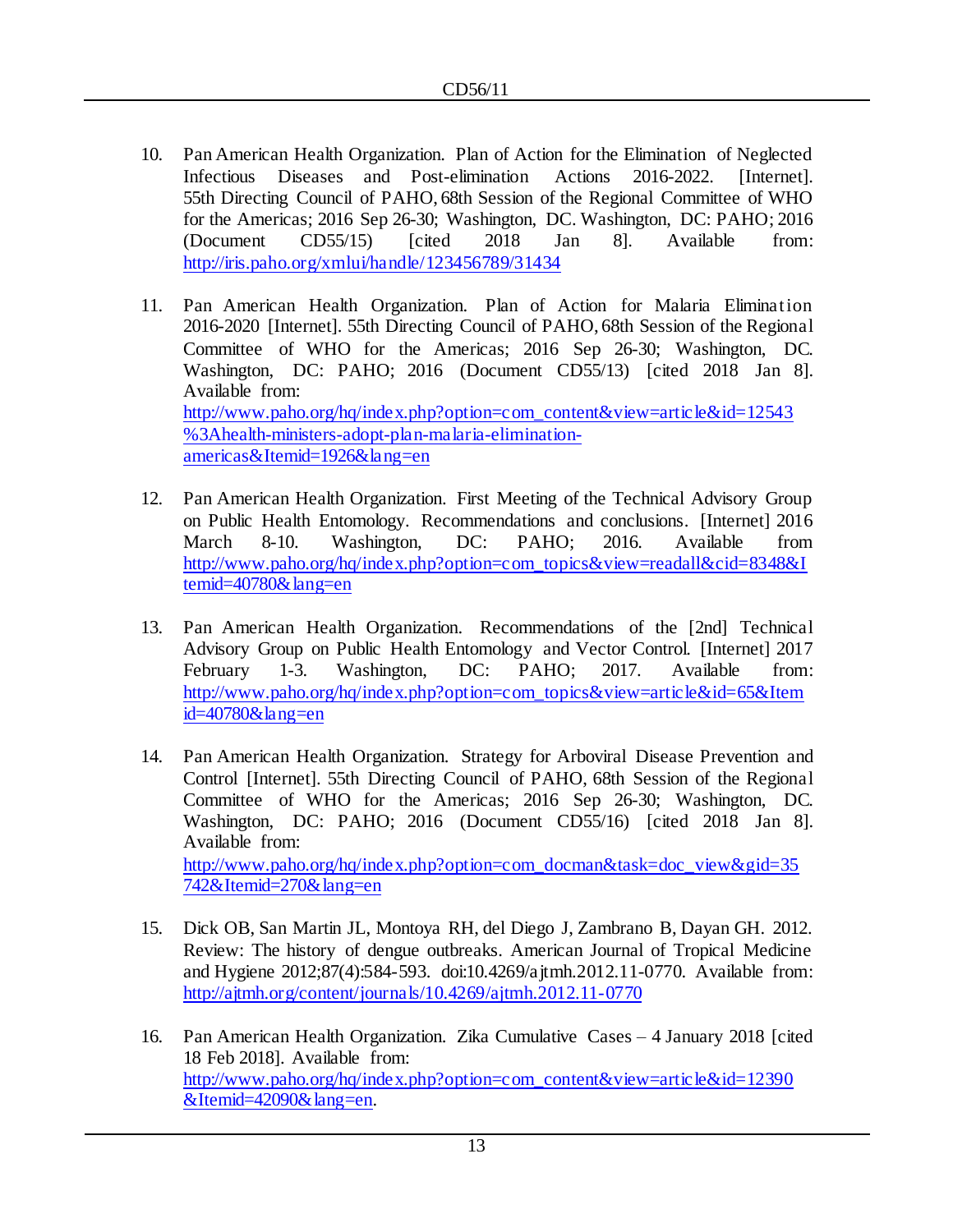- 17. Weaver SC, Charlier C, Vasilakis N, Lecuit M. Zika, chikungunya, and other emerging vector-borne viral diseases. Annu Rev Med. 2018 Jan 29;69:395-408. Available from: [http://www.annualreviews.org/doi/10.1146/annurev-med-050715-](http://www.annualreviews.org/doi/10.1146/annurev-med-050715-105122) [105122](http://www.annualreviews.org/doi/10.1146/annurev-med-050715-105122)
- 18. Pan American Health Organization. *Leishmaniases: epidemiological report of the Americas*. Washington, D.C.: PAHO; 2015. Available from: [http://www.paho.org/hq/index.php?option=com\\_docman&task=doc\\_download&Ite](http://www.paho.org/hq/index.php?option=com_docman&task=doc_download&Itemid=&gid=31145&lang=es) mid= $\&$ gid=31145 $\&$ lang=es.
- 19. Lammie PJ, Lindo JF, Secor WE, Vasquez J, Ault SK, Eberhard ML. 2007. Eliminating lymphatic filariasis, onchocerciasis, and schistosomiasis from the Americas: breaking a historical legacy of slavery. PLoS Negl Trop Dis. 7 Nov 2007;1(2):e71. Available from: <https://www.ncbi.nlm.nih.gov/pmc/articles/PMC2100373/>
- 20. Alonso P, Engels D, Reeder J. 2017. Comment: Renewed push to strengthen vector control globally. Lancet vol. 389, no. 10086, p2270–2271, 10 June 2017. Available from: [https://doi.org/10.1016/S0140-6736\(17\)31376-4](https://doi.org/10.1016/S0140-6736(17)31376-4)
- 21. San Martín JL, Brathwaite-Dick O. 2007. La estrategia de gestión integrada para la prevención y el control del dengue en la Región de las Américas. [Integrated strategy for dengue prevention and control in the Region of the Americas]. Revista Panam Salud Públ 2007;21(1):55-63. Available from: <https://www.ncbi.nlm.nih.gov/pubmed/17439693>
- 22. Kauffman EB, Kramer LD. 2017. Zika virus mosquito vectors: competence, biology, and vector control. J Infect Dis, vol 216, issue suppl\_10, 16 December 2017, pS976– S990. Available from: [https://academic.oup.com/jid/article/216/suppl\\_10/S976/4753670](https://academic.oup.com/jid/article/216/suppl_10/S976/4753670)
- 23. Golding N, Wilson AL, Moyes CL, Cano J, Pigott DM, Velayudhan R, Brooker SJ, Smith DL, Hay S, Lindsay SW. 2015. Integrating vector control across diseases. BMC Med. 2015; 13: 249. Available from: <https://www.ncbi.nlm.nih.gov/pmc/articles/PMC4590270/>
- 24. Pan American Health Organization. Strategy on Human Resources for Universal Access to Health and Universal Health Coverage [Internet]. 29th Pan American Sanitary Conference, 69th Session of the Regional Committee of WHO for the Americas; 2017 Sep 25-29; Washington, DC. Washington, DC: PAHO; 2017 (Document CSP29/10). [cited 2018 Jan 8] Available from: [http://www.paho.org/hq/index.php?option=com\\_content&view=article&id=13497](http://www.paho.org/hq/index.php?option=com_content&view=article&id=13497&Itemid=2105&lang=en) [&Itemid=2105&lang=en](http://www.paho.org/hq/index.php?option=com_content&view=article&id=13497&Itemid=2105&lang=en)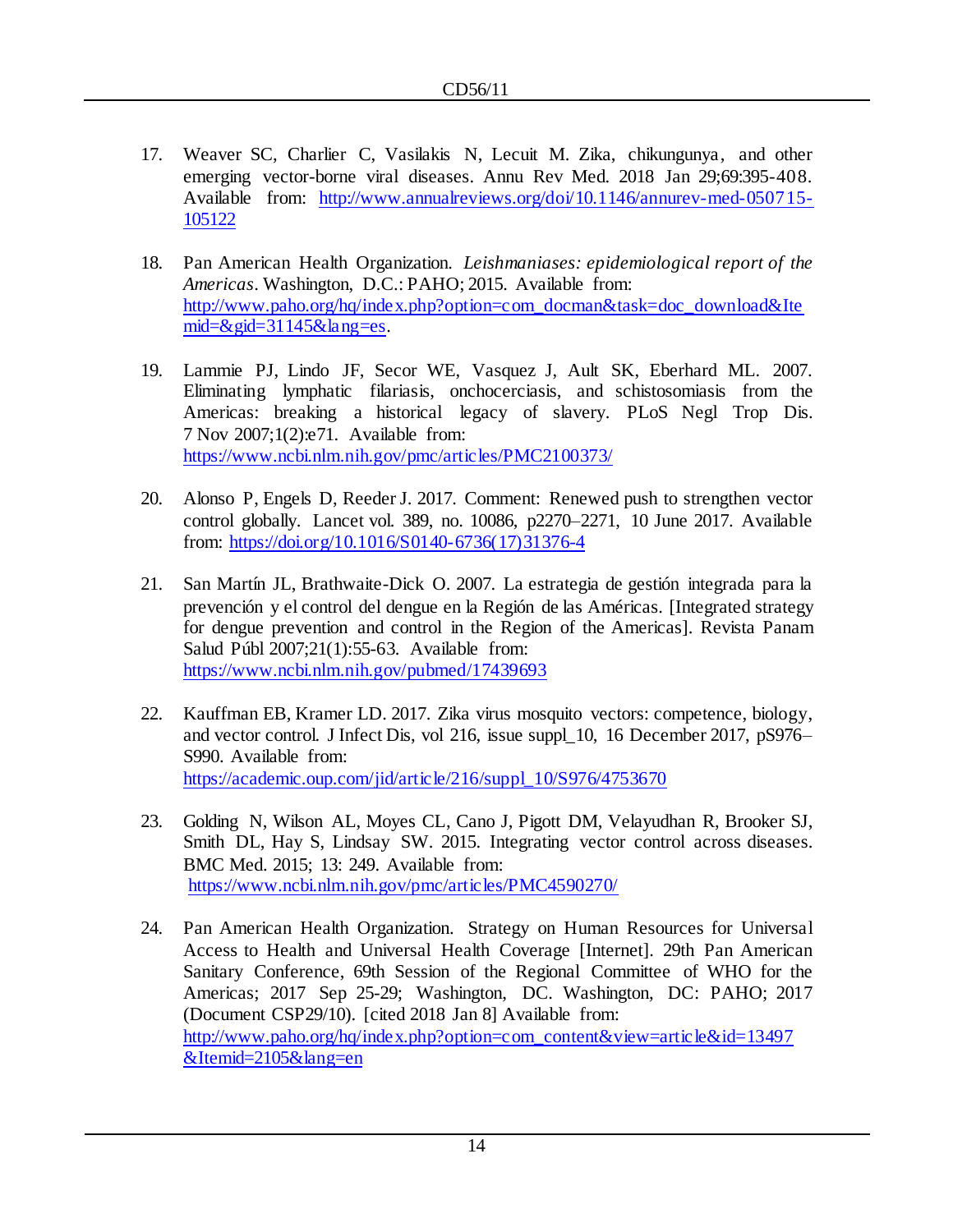



# **56th DIRECTING COUNCIL**

# *70th SESSION OF THE REGIONAL COMMITTEE OF WHO FOR THE AMERICAS*

*Washington, D.C., USA, 23-27 September 2018*

CD56/11 Annex A Original: English

# *PROPOSED RESOLUTION*

# **PLAN OF ACTION ON ENTOMOLOGY AND VECTOR CONTROL 2018-2023**

# *THE 56th DIRECTING COUNCIL,*

(PP1) Having reviewed the *Plan of Action on Entomology and Vector Control 2018-2023* (Document CD56/11), which proposes to accelerate regional prevention, control, and elimination of selected vector-borne diseases; expand integrated vector management; improve insecticide resistance surveillance and management; support opportunities in public health entomology education and training; and contribute to the achievement of the proposed targets of the PAHO Strategic Plan 2014-2019 and the Sustainable Health Agenda for the Americas 2018-2030;

(PP2) Recognizing the Region's important achievements in the prevention, control, and elimination of vectors and vector-borne diseases, including mosquito-borne arboviruses and malaria; the elimination of onchocerciasis transmission in four countries; local elimination of the principal vectors of Chagas disease in several countries; and the elimination or control of other selected vector-borne neglected infectious diseases or their vectors in various countries and territories since publication of the WHO Global Strategic Framework for Integrated Vector Management in 2004;

(PP3) Aware that despite these achievements, vector-borne diseases remain a serious threat to the health, well-being, and economy of peoples and nations in the Americas and, in some cases, have historically reemerged in areas where commitment and efforts against a disease have weakened; and furthermore, noting that accidental importation of new vectors to the Region has occurred in recent decades, as in the case of *Aedes albopictus*;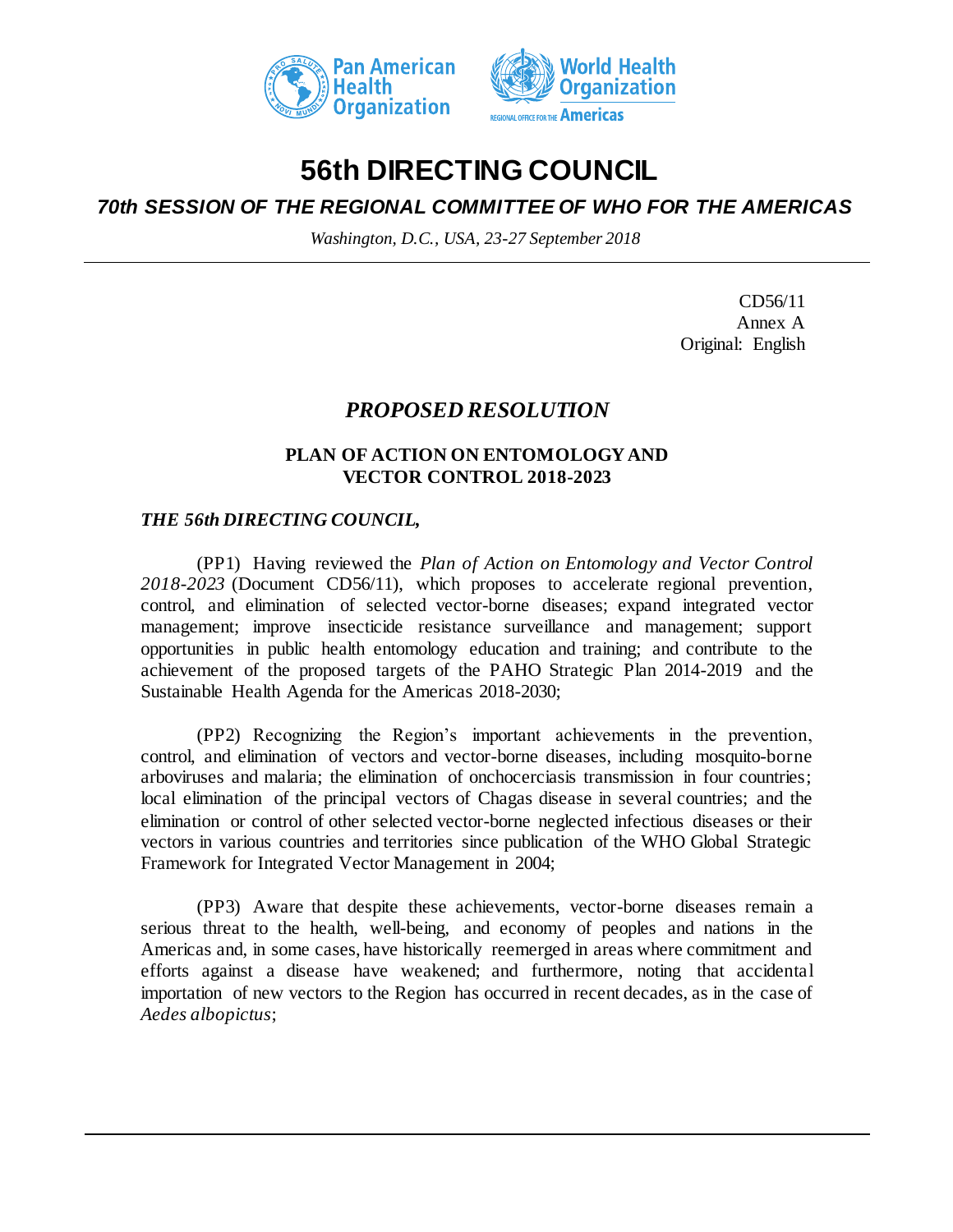(PP4) Aware that efforts for the prevention, control, and elimination of selected vectors and vector-borne diseases will necessitate *a)* better coordination among all partners and stakeholders; *b)* review and updating of the education and training of vector control technicians and specialists, policies, and strategic frameworks; *c)* the use of new vector control tools and techniques; *d)* improved and sustained surveillance of vectors and vector-borne diseases at all levels of the health system; *e)* the sustained commitment of stakeholders; *f*) approaches tailored to local environmental and epidemiological conditions; and *g)* preparation to eliminate selected vectors and prevent the establishment of new vectors;

(PP5) Considering that the recent WHO document on Global Vector Control Response 2017-2030, which offers a global strategic approach, priority activities, and targets for strengthening country and local capacity to respond more effectively to the presence and threat of vectors and the diseases they transmit during the period up to 2030, has a bold vision of a world free of human suffering from vector-borne diseases and aims to reduce mortality from vector-borne diseases globally by at least 75% by 2030 relative to 2016, reduce case incidence from vector-borne diseases globally by at least 60% relative to 2016, and prevent epidemics of vector-borne disease in all countries by 2030;

(PP6) Recognizing that this Plan of Action is the platform for implementing the WHO Global Vector Control Response 2017-2030 and its strategic approach in the Region,

# *RESOLVES:*

(OP)1. To approve the *Plan of Action on Entomology and Vector Control 2018-2023* (Document CD56/11).

(OP)2. To urge the Member States, considering their contexts, needs, vulnerabilities, and priorities, to:

- a) affirm the growing importance of entomology and vector control as a public health priority for the Member States of the Region;
- b) review and update national strategic and operational plans or establish new ones towards vector surveillance, prevention, control, and/or elimination, investing in appropriate human and capital resources and new tools and strategies; employ tailored approaches that address disease transmission by vectors in the context of the social determinants of health and existing health care systems; and provide for stepping up interprogrammatic collaboration and intersectoral action;
- c) heighten engagement in efforts to address vectors and vector-borne diseases, including coordination with other countries and relevant subregional initiatives in entomological and epidemiological surveillance, insecticide resistance surveillance and adequate measures to manage and prevent/reverse it, collaborative efforts in the monitoring and evaluation of new tools and technologies deployed in the Region, and dissemination of monitoring and evaluation results;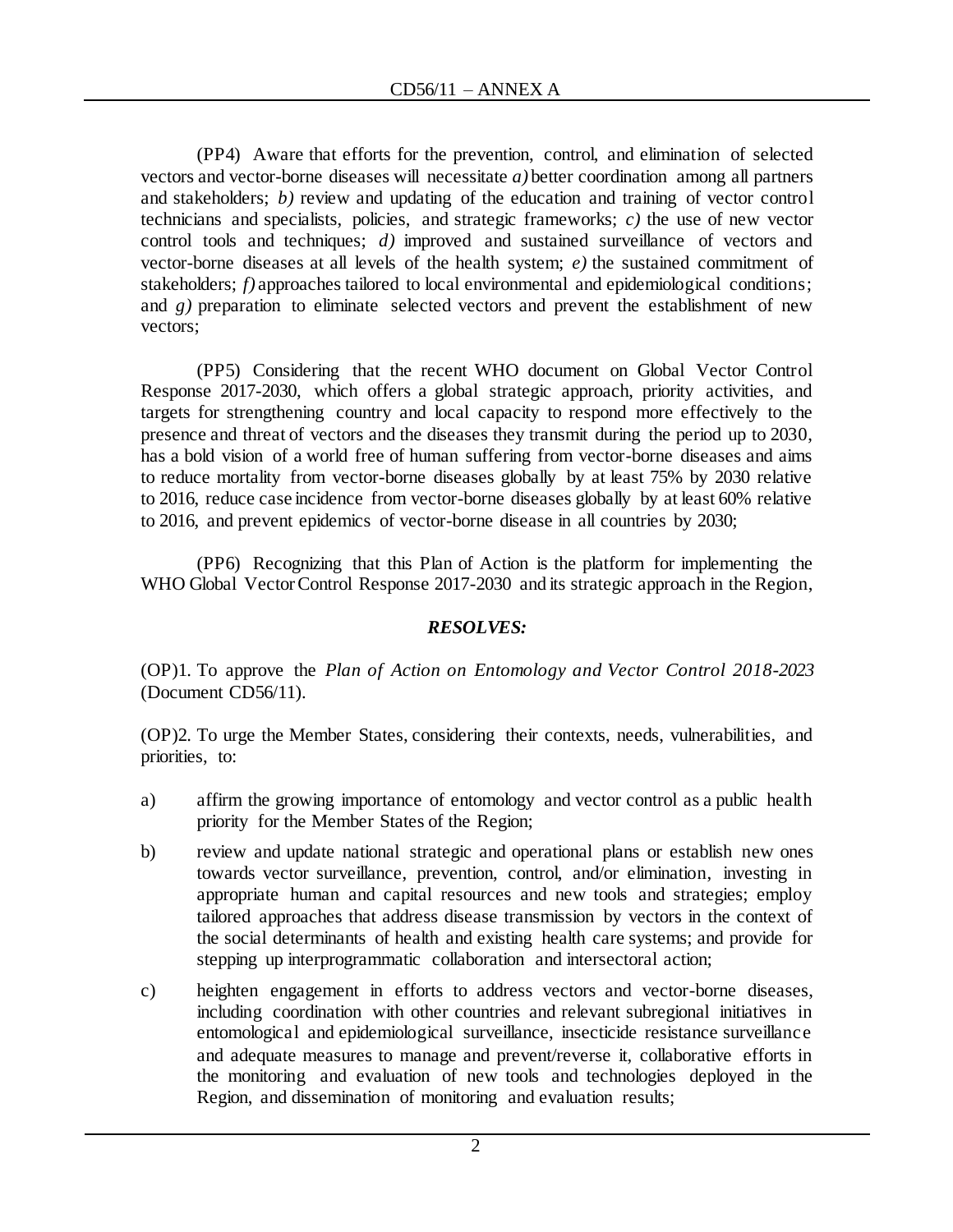- d) guarantee the availability of key vector control supplies, including WHO-recommended insecticides and other biocides and treated insecticidal nets, vector traps, and other control tools, through effective planning and forecasting of national needs, utilizing the PAHO Regional Revolving Fund for Strategic Public Health Supplies for joint procurement, as applicable;
- e) strengthen entomological and appropriate epidemiological and public health services and align them with PAHO/WHO evidence-based guidelines and recommendations on vector surveillance, prevention, and control and insecticide resistance surveillance;
- f) sustain the commitment of both endemic and non-endemic countries to combat targeted vector-borne diseases, including the sharing of vector surveillance information, where feasible; and strengthen appropriate sectors (e.g., agriculture, housing, infrastructure, environment) to help ministries of health combat vectors and the diseases they transmit, particularly in terms of collaborative planning and sustained or increased investments and provision of the necessary resources from those sectors;
- g) establish integrated entomological, epidemiological, public health, and vector control strategies and develop capacities to surveil, prevent, and control the establishment or reestablishment of vectors and the diseases they transmit, with broad community participation so that the process helps to strengthen and sustain national health systems; surveillance, alert, and response systems; and disease control and elimination programs, with attention to factors related to gender, ethnicity, and social equity;
- h) engage in regular dialogue on collaboration in vector control with subnational and municipal governments, local stakeholders and communities living in conditions that make them more vulnerable to the occurrence and transmission of vector-borne diseases; further intensify efforts to educate public health professionals and technicians about vector prevention and control, and to educate and engage populations and occupational groups living in areas highly susceptible or vulnerable to vectors and the diseases they transmit;
- i) support engagement in the testing, evaluation, and monitoring of new or expanded entomological and vector control tools and techniques in the context of an organized operational research agenda that addresses important knowledge and operational and technology gaps in vector surveillance and control in the various work contexts of the Region.

(OP)3. To request the Director to:

a) support implementation of the *Plan of Action on Entomology and Vector Control 2018-2023* and provide technical cooperation, including capacity-building efforts in entomology and vector control needs for countries, to develop and implement national strategic or operational plans or establish new ones aimed at vector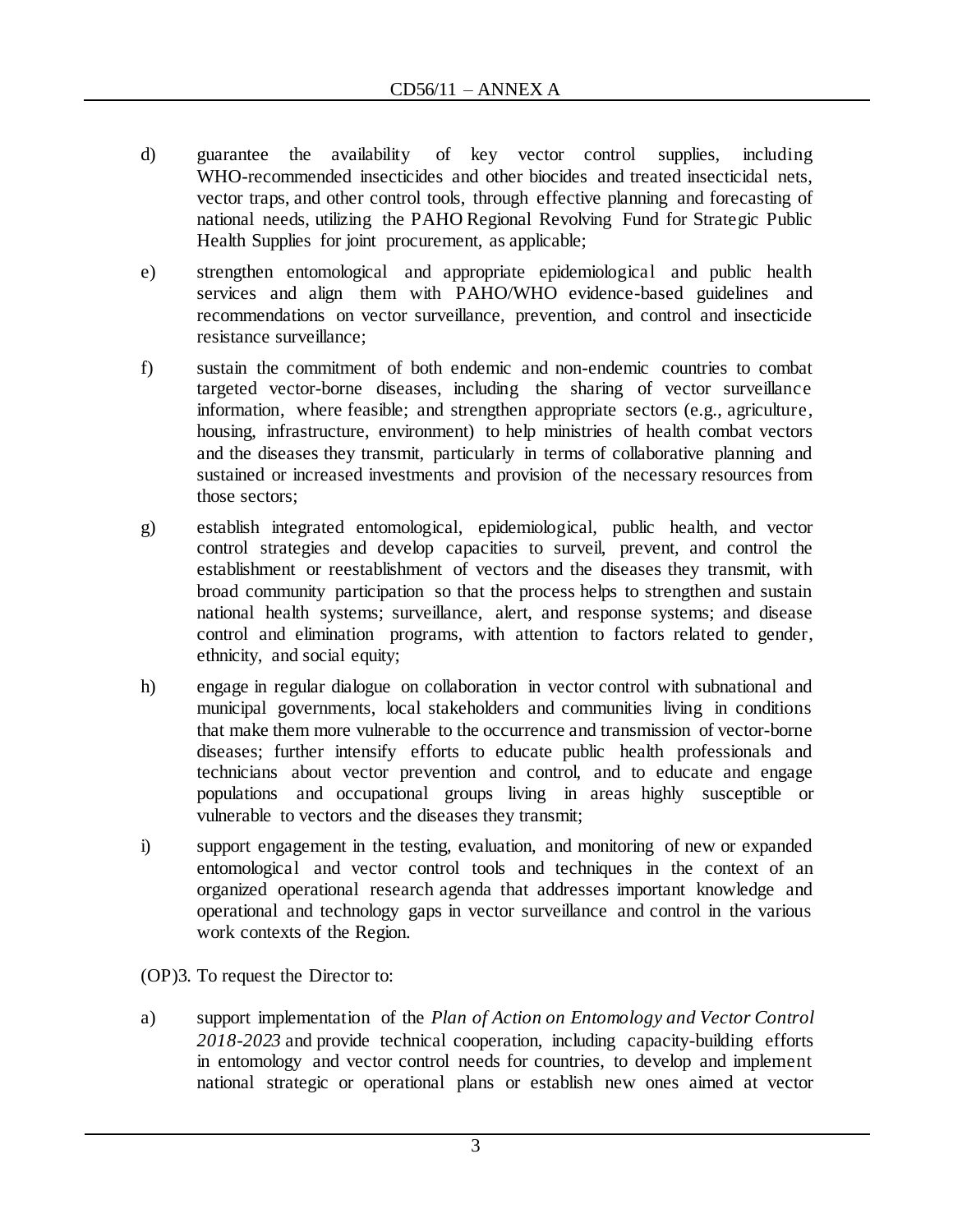surveillance, prevention, control, and/or elimination and insecticide resistance surveillance and management;

- b) coordinate regionwide efforts to eliminate selected vectors or the diseases they transmit and prevent the establishment of new vectors anywhere in the Region or the reestablishment of existing vectors in vector-free areas, in collaboration with countries, territories, and partners;
- c) advise on the implementation of national strategic vector control plans, insecticide resistance surveillance systems, and effective management plans;
- d) continue to advocate for the active allocation and mobilization of resources among countries, as well as globally, and encourage close collaboration to forge strategic partnerships that support the implementation of national, subregional, and regional efforts, including populations and occupational groups living in hard-to-reach locations and vulnerable conditions;
- e) employ entomologically and epidemiologically tailored approaches that address the social determinants of health that hinder vector control and elimination, improve interprogrammatic collaboration, and facilitate intersectoral action;
- f) report to the Governing Bodies on progress in the implementation of the Plan of Action and the achievement of its targets at mid-term (2021) and at the end of the implementation period (2024).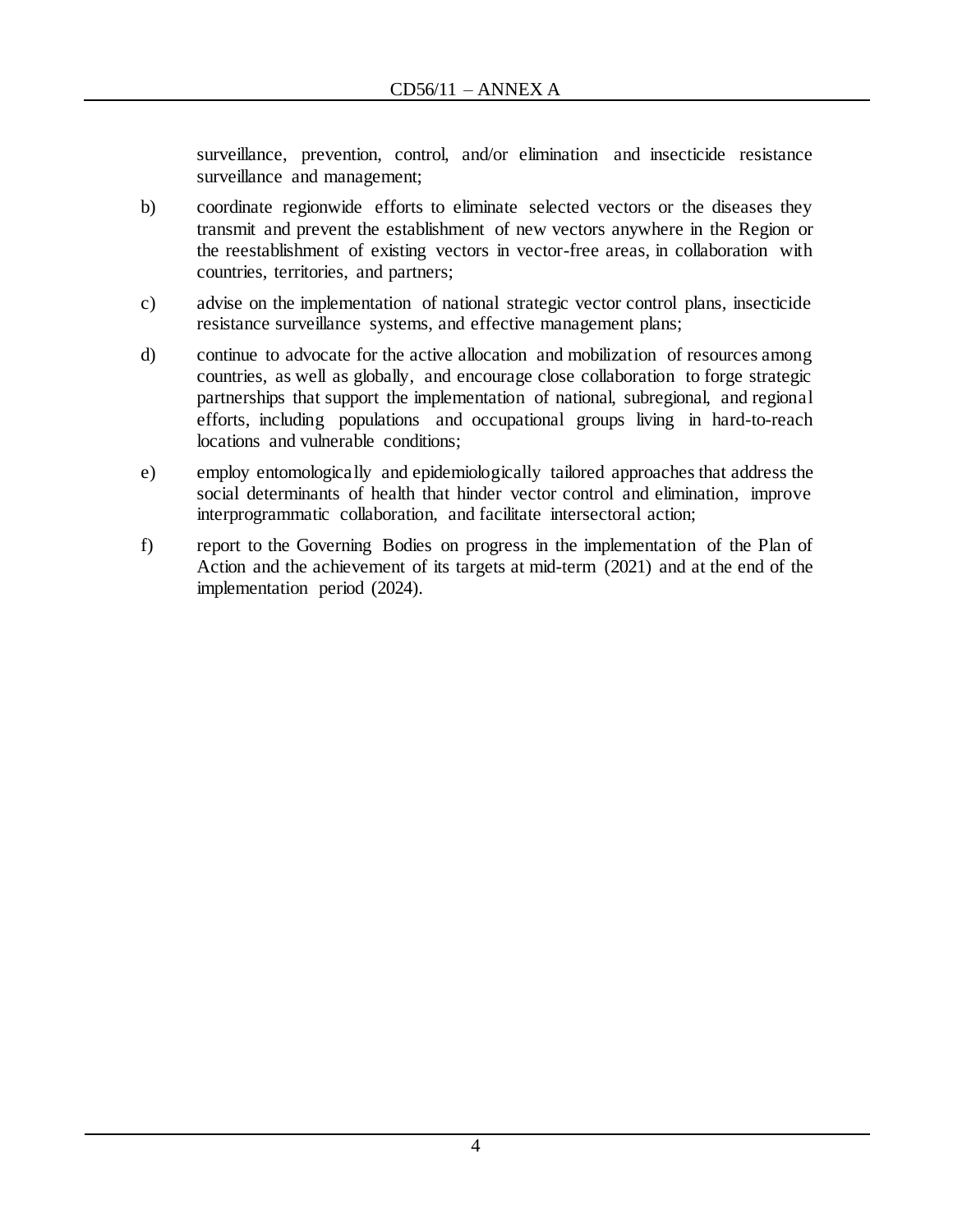



CD56/11 Annex B

# **Report on the Financial and Administrative Implications of the Proposed Resolution for PASB**

| 1. | Agenda item: 4.7 - Plan of Action on Entomology and Vector Control 2018-2023                                            |                                                                                                                                                                                                                                                                                                                                    |                              |  |  |
|----|-------------------------------------------------------------------------------------------------------------------------|------------------------------------------------------------------------------------------------------------------------------------------------------------------------------------------------------------------------------------------------------------------------------------------------------------------------------------|------------------------------|--|--|
| 2. |                                                                                                                         | Linkage to PAHO Program and Budget 2018-2019:                                                                                                                                                                                                                                                                                      |                              |  |  |
|    | $\mathbf{a}$                                                                                                            | <b>Categories:</b><br>1- Communicable diseases                                                                                                                                                                                                                                                                                     |                              |  |  |
|    | $\mathbf{b}$                                                                                                            | Program areas and outcomes:<br>The plan of action will help to achieve Output Indicator 1.3.6 (Implementation of<br>integrated vector management [IVM] with focus on improving or contributing to the<br>achievement of global and regional targets for control, interruption, and elimination<br>of vector-borne diseases) under: |                              |  |  |
|    |                                                                                                                         | Outcome 1.3 ("Increased country capacity to develop and implement<br>comprehensive plans, programs, or strategies for the surveillance, prevention,<br>control, and/or elimination of malaria and other vector-borne diseases"), and                                                                                               |                              |  |  |
|    |                                                                                                                         | Outcome 1.4 ("Increased country capacity to develop and implement<br>$\bullet$<br>comprehensive plans, programs, or strategies for the surveillance, prevention,<br>control, and/or elimination of neglected, tropical, and zoonotic diseases")                                                                                    |                              |  |  |
| 3. |                                                                                                                         | <b>Financial implications:</b>                                                                                                                                                                                                                                                                                                     |                              |  |  |
|    | Total estimated cost for implementation over the lifecycle of the resolution<br>a)<br>(including staff and activities): |                                                                                                                                                                                                                                                                                                                                    |                              |  |  |
|    |                                                                                                                         | <b>Areas</b>                                                                                                                                                                                                                                                                                                                       | <b>Estimated cost (US\$)</b> |  |  |
|    |                                                                                                                         | Human resources                                                                                                                                                                                                                                                                                                                    | 1,805,000                    |  |  |
|    |                                                                                                                         | Training                                                                                                                                                                                                                                                                                                                           | 1,125,000                    |  |  |
|    |                                                                                                                         | Consultants/service contracts                                                                                                                                                                                                                                                                                                      | 1,235,000                    |  |  |
|    |                                                                                                                         | Travel and meetings<br><b>Publications</b>                                                                                                                                                                                                                                                                                         | 987,500                      |  |  |
|    |                                                                                                                         | Supplies and other expenses                                                                                                                                                                                                                                                                                                        | 162,500<br>990,000           |  |  |
|    |                                                                                                                         | 6,305,000<br><b>Total</b>                                                                                                                                                                                                                                                                                                          |                              |  |  |
|    |                                                                                                                         |                                                                                                                                                                                                                                                                                                                                    |                              |  |  |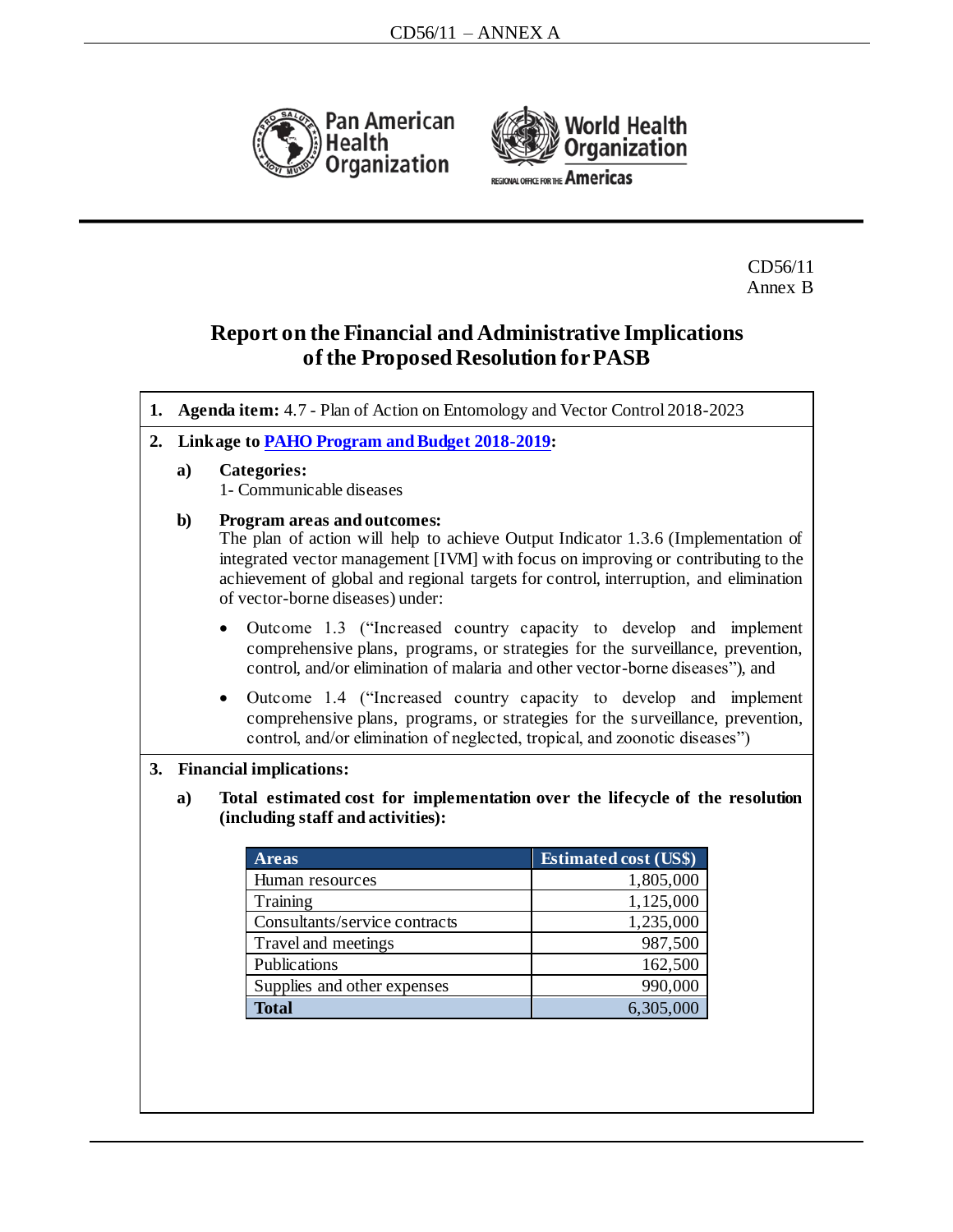|  |  | 3. Financial implications: (cont.) |  |
|--|--|------------------------------------|--|
|--|--|------------------------------------|--|

#### **a) Total estimated cost for implementation over the lifecycle of the resolution (including staff and activities):** *(cont.)*

The total estimated expenditure on staff and activities over the five-year duration of the regional Plan of Action on Entomology and Vector Control 2018-2023 is US\$ 6,305,000, of which \$1,805,000 is budgeted for staff and \$4,500,000 for activities. It is important to note that additional resources in the amount of \$3,783,000 will need to be mobilized for the biennium 2020-2021 to ensure full implementation of the Plan.

### **b) Estimated cost for the 2018-2019 biennium (including staff and activities):**

The estimated cost for the 2018-2019 biennium is \$2,522,000, with an estimated \$722,000 budgeted for staff and \$ 1,800,000 for activities.

### **c) Of the estimated cost noted in** *b),* **what can be subsumed under existing programmed activities?**

Funds have already been earmarked for activities in the biennium.

#### **4. Administrative implications:**

### **a) Indicate the levels of the Organization at which the work will be undertaken:**

The work will be undertaken at the regional, subregional, central, intermediate, and local level within countries.

### **b) Additional staffing requirements (indicate additional required staff full-time equivalents, noting necessary skills profile):**

PAHO resources will be prioritized to maintain existing staff at Headquarters and at the subregional level.

Financing from the United States Agency for International Development (USAID) will help maintain additional staff until September 2018, including: one vector-borne disease advisor (P4); two subregional advisors for the Caribbean and Central America (P3); one specialist for vector-borne diseases and control (P2); one project manager (P1); and one administrative assistant I.

- **c) Time frames (indicate broad time frames for the implementation and evaluation):** 
	- **•** Implementation: 2018-2023
	- Midterm assessment: 2021
	- Final evaluation to be presented to the Governing Bodies: 2024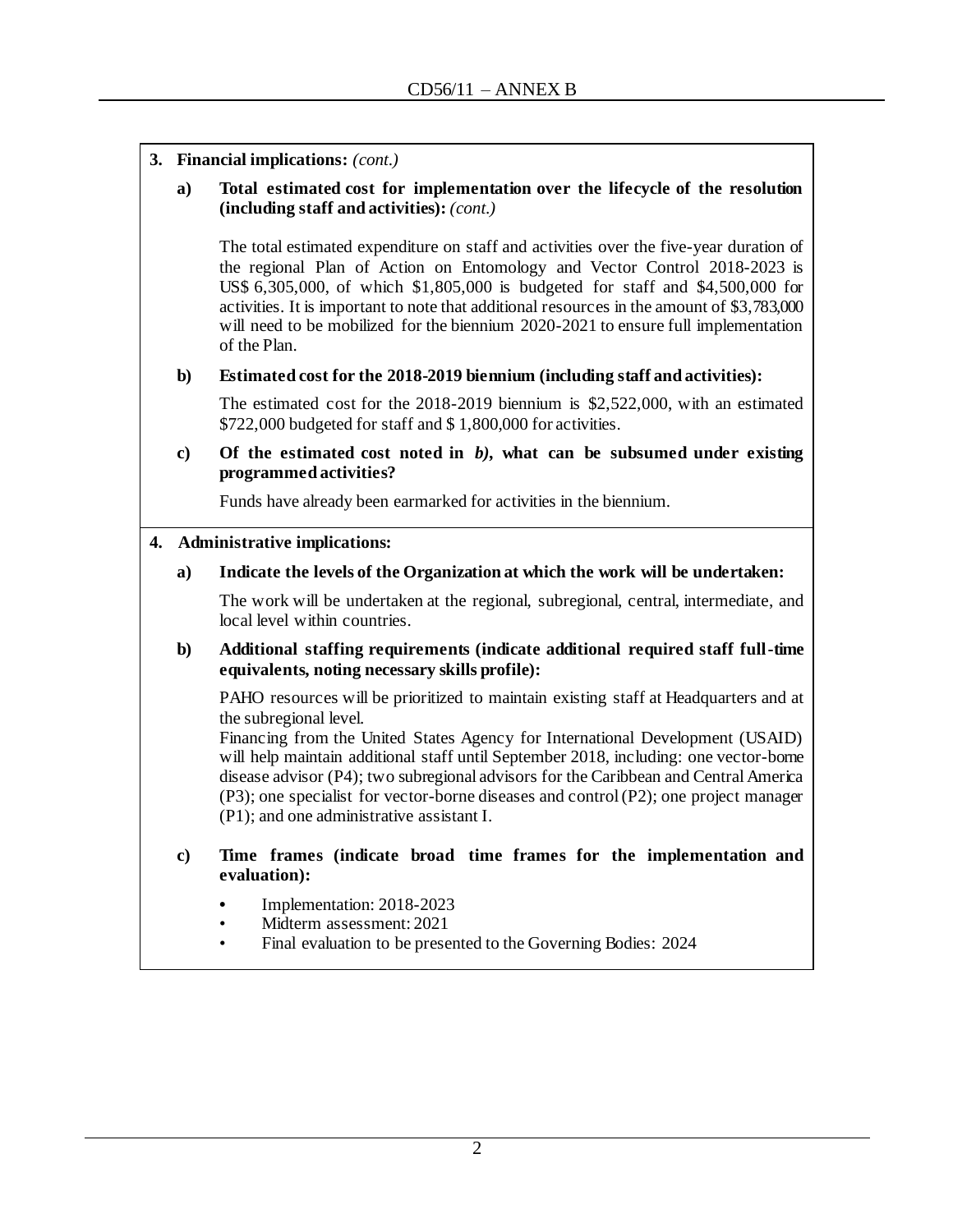



EGIONAL OFFICE FOR THE Americas

CD56/11 Annex C

# **ANALYTICAL FORM TO LINK AGENDA ITEM WITH ORGANIZATIONAL MANDATES**

- **1. Agenda item:** 4.7 Plan of Action on Entomology and Vector Control 2018-2023
- **2. Responsible unit:** Communicable Diseases and Environmental Determinants of Health/Neglected, Tropical, and Vector Borne Diseases (CDE/VT)
- **3. Preparing officer:** Dr. Luis Gerardo Castellanos, Unit Chief, Neglected, Tropical and Vector Borne Diseases; and Dr. Haroldo Bezerra, Advisor Public Health Entomology
- **4. Link between Agenda item an[d Sustainable Health Agenda for the Americas 2018-2030](http://new.paho.org/hq/index.php?option=com_docman&task=doc_download&gid=41946&Itemid=270&lang=en):**

The Plan of Action for Entomology and Vector Control is closely aligned with the principles of the Sustainable Health Agenda for the Americas 2018-2030 and contributes to the achievement of the following goals:

- Goal 2: Strengthen stewardship and governance of the national health authority, while promoting social participation
- Goal 3: Strengthen the management and development of human resources for health (HRH) with skills that facilitate a comprehensive approach to health
- Goal 6: Strengthen information systems for health to support the development of evidence-based policies and decision-making
- Goal 7: Develop capacity for the generation, transfer, and use of evidence and knowledge in health, promoting research, innovation, and the use of technology
- Goal 8: Strengthen national and regional capacities to prepare for, prevent, detect, monitor, and respond to disease outbreaks, and emergencies and disasters that affect the health of the population
- Goal 10: Reduce the burden of communicable diseases and eliminate neglected diseases

### **5. Link between Agenda item and th[e Strategic Plan of the Pan American Health Organization](http://new.paho.org/hq/index.php?option=com_docman&task=doc_download&gid=41493&Itemid=270&lang=en)  [2014-2019 \(Amended\)](http://new.paho.org/hq/index.php?option=com_docman&task=doc_download&gid=41493&Itemid=270&lang=en):**

Entomology and Vector Control are an integral part of Category 1 (Communicable Diseases) and contribute to the achievement of impact goals 6 (Reduce mortality due to communicable diseases  $-6.2, 6.4$ , 8 (Eliminate priority communicable diseases in the Region  $-8.2, 8.3, 8.4$ ), and 9 (Prevent death, illness, and disability arising from emergencies – 9.1) of PAHO's Strategic Plan. In addition, activities that address Entomology and Vector Control are linked to Categories 4, 5, and 6.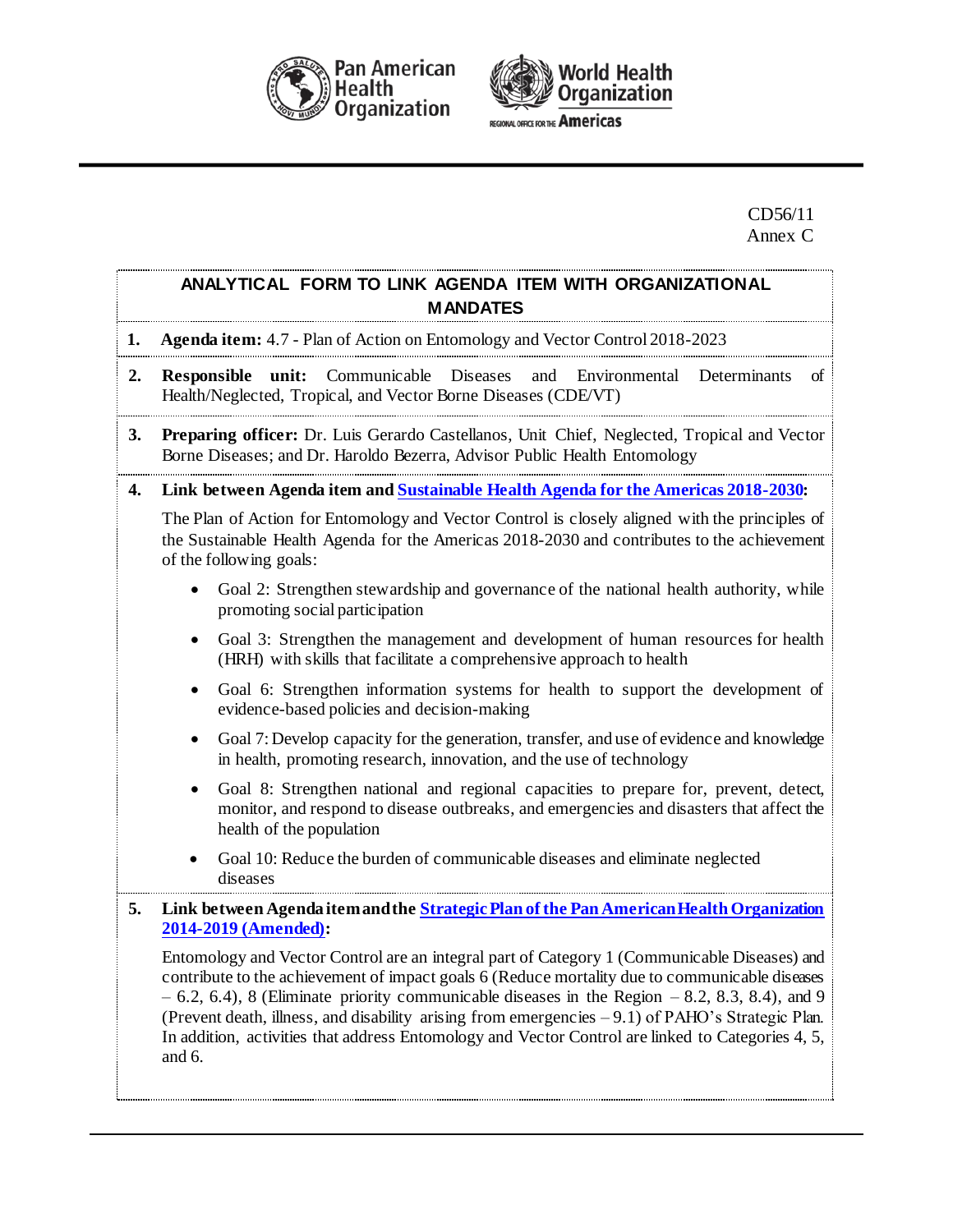### **6. List of collaborating centers and national institutions linked to this Agenda item:**

- National government agencies.
- Subregional initiatives: Andean Health Agency-Hipólito Unanue Agreement (ORAS-CONHU); Caribbean Public Health Agency (CARPHA); Council of Central American Health Ministers (COMISCA); Health Sector of Central America and the Dominican Republic (RESSCAD); Southern Common Market (MERCOSUR); Union of South American Nations (UNASUR); and Working Group on Health (SGT-11), among others.
- United Nations agencies: International Atomic Energy Agency (IAEA); United Nations Environment Program (UNEP); WHO Pesticide Evaluation Scheme (WHOPES); WHO Prequalification Team: Vector Control Products (PQT-VC); WHO Special Program for Research and Training in Tropical Diseases (TDR); WHO Vector Control Advisory Group (VCAG); and WHO Vector Ecology and Management and Global Malaria Program, among others.
- Multilateral and development partners: Global Affairs Canada; Mexican Agency for International Cooperation and Development (AMEXCID); and U.S. Agency for International Development, among others.
- Research and academic community: Center for Pest and Insecticide Research (CIPEIN WHO Collaborating Centre for Insecticide Resistance and Insecticide Research on Chagas and Dengue Vectors); Earth Institute at Columbia University (WHO Collaborating Center for Early Warning Systems for Malaria and Other Climate-sensitive Diseases); Florida International University (FIU); Instituto Salud Global (ISGlobal); International Development Research Center (IDRC); International Research Institute for Climate & Society (IRI); National Institute of Public Health (INSP); Oswaldo Cruz Foundation (FIOCRUZ); U.S. Centers for Disease Control and Prevention (CDC); U.S. Navy Entomology Center of Excellence (NECE); and universities and national research institutes, among others.
- Nongovernmental organizations: Bill and Melinda Gates Foundation, CDC Foundation, Sabin Vaccine Institute, UN Foundation, country-based NGOs, other foundations, and the private sector, among others.

#### **7. Best practices in this area and examples from countries within the Region of the Americas:**

- Mosquito Awareness Week The week has been observed since 2016, and its main objective is to strengthen existing initiatives and mobilize the public to take action to eliminate mosquito breeding sites in public and private areas (examples from Anguila, Argentina, Chile, Costa Rica, Jamaica, Nicaragua, Panama, and others).
- Malaria Champions of the Americas (examples from Brazil, the Dominican Republic, Guatemala, Honduras, and Paraguay).
- Integrated Management Strategy for Dengue Prevention and Control in the Americas (IMS-Dengue) – This strategy included six basic components for the prevention and control of the disease: integrated vector control, patient care, epidemiological surveillance, laboratory procedures, vaccines, and environmental management. IMS-Dengue was gradually implemented in each subregion in 35 countries or territories, 22 of which were evaluated.